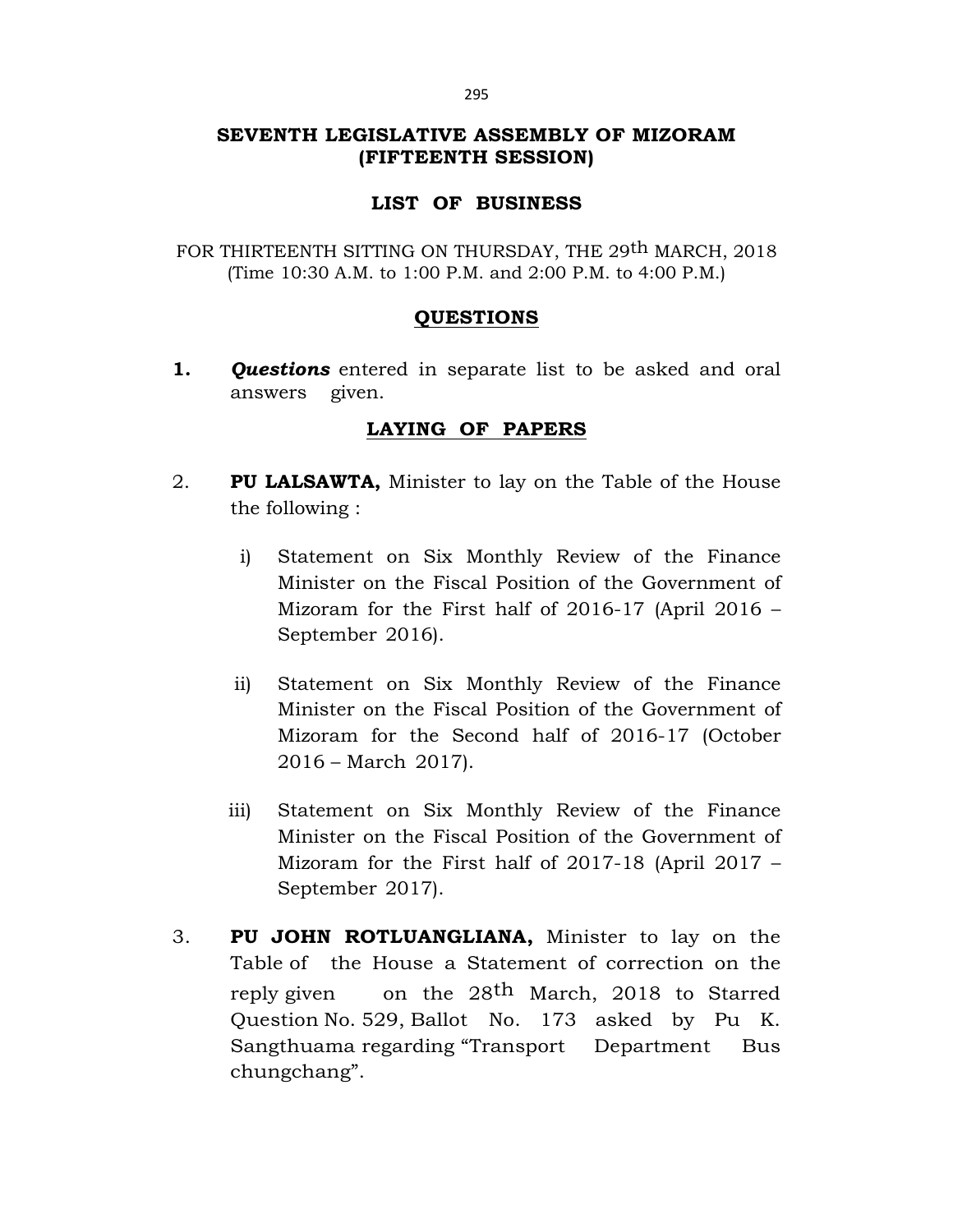## **FINANCIAL BUSINESS** *DISCUSSION AND VOTING ON DEMANDS*

- 4. **PI VANLALAWMPUII CHAWNGTHU,** Minister to submit to the vote of the House various Demands under her charge.
- 5. **PU LAL THANHAWLA,** Hon'ble Chief Minister to submit to the vote of the House various Demands under his charge.

# *LEGISLATIVE BUSINESS Bill for introduction, consideration and passing*

6. **PU LALSAWTA,** Minister to beg leave of the House to introduce "The Mizoram Appropriation (No. 2) Bill, 2018".

# *ALSO*

# *to introduce the Bill to move that the Bill be taken into consideration AND to move that the Bill be passed.*

….

S.R. ZOKHUMA Commissioner & Secretary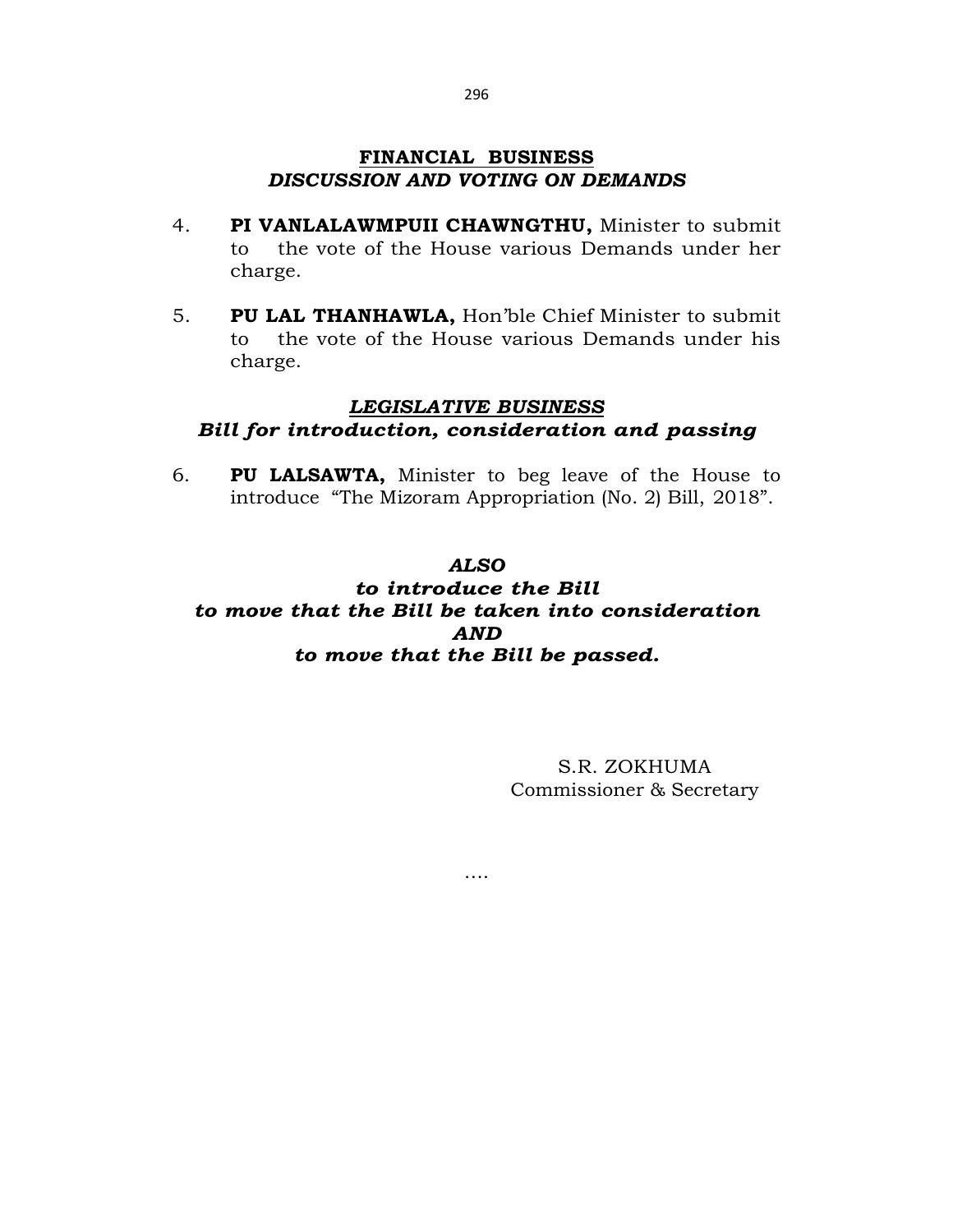**SPEAKER :** Because judgment without mercy will be shown to anyone who has not been merciful. Mercy triumphs over judgment.

James 2:13

We will start with Starred Question No.189. I invite Hon. Member Er. Lalrinawma to ask the Question.

**Er. LALRINAWMA :** Pu Speaker, thank you. Will the Hon. Minister for Land Revenue & Settlement department be pleased to State: -

- a) The number of people to be affected by the improvement of Aizawl-Tuipang road to double lane road?
- b) Total hectares of land to be affected?
- c) The value of such affected lands?

**SPEAKER :** Let us invite our Hon. Minister Pu R.Romawia to answer the question.

**PU R. ROMAWIA, MINISTER:** Pu Speaker, thank you.

- a) 3288 Nos. people will be affected by improvement of Aizawl-Tuipang road to double lane road.
- b) The preliminary notification is 399.22 hectares.
- c) The value of these lands is not calculated.

**SPEAKER** : Supplementary Question from Pu Lalrinawma.

**Er. LALRINAWMA :** Pu Speaker, thank you. When will the work be started and when will compensation be given to the affected people as some of them have no other lands.

**SPEAKER :** Supplementary Question from Pu Thanliana.

**PU LALTHANLIANA :** Pu Speaker, thank you. My Question is - Will the Mizoram Land Acquisition Rehabilitation and Resettlement Act, 2016 be adopted on this project? If not, why? Will the National Highway Act, 1956 be adopted in the stead? When will the notification be issued?

**SPEAKER :** Hon. Minister to answer.

**PU R. ROMAWIA, MINISTER:** Pu Speaker, to answer the Question of Pu Er. Rinawma, we do not have a definite date fixed for the start since we have to deal with compensation case first. Regarding the question of Pu Thanliana, it is not the purview of Revenue Deptt. but of higher level. As of Pu Ruatkima's question, we are unable to adopt MLARR, 2016 due to writ petition submitted by some of the landowners. We are currently discussing as to whether to adopt the Highway Act 1956 or the Central Act provided to us. Likewise, we are also determining if direct purchase system should be implemented. Thank you.

**PU LALRUATKIMA :** Pu Speaker, we still have question regarding the notification which has not yet been answered.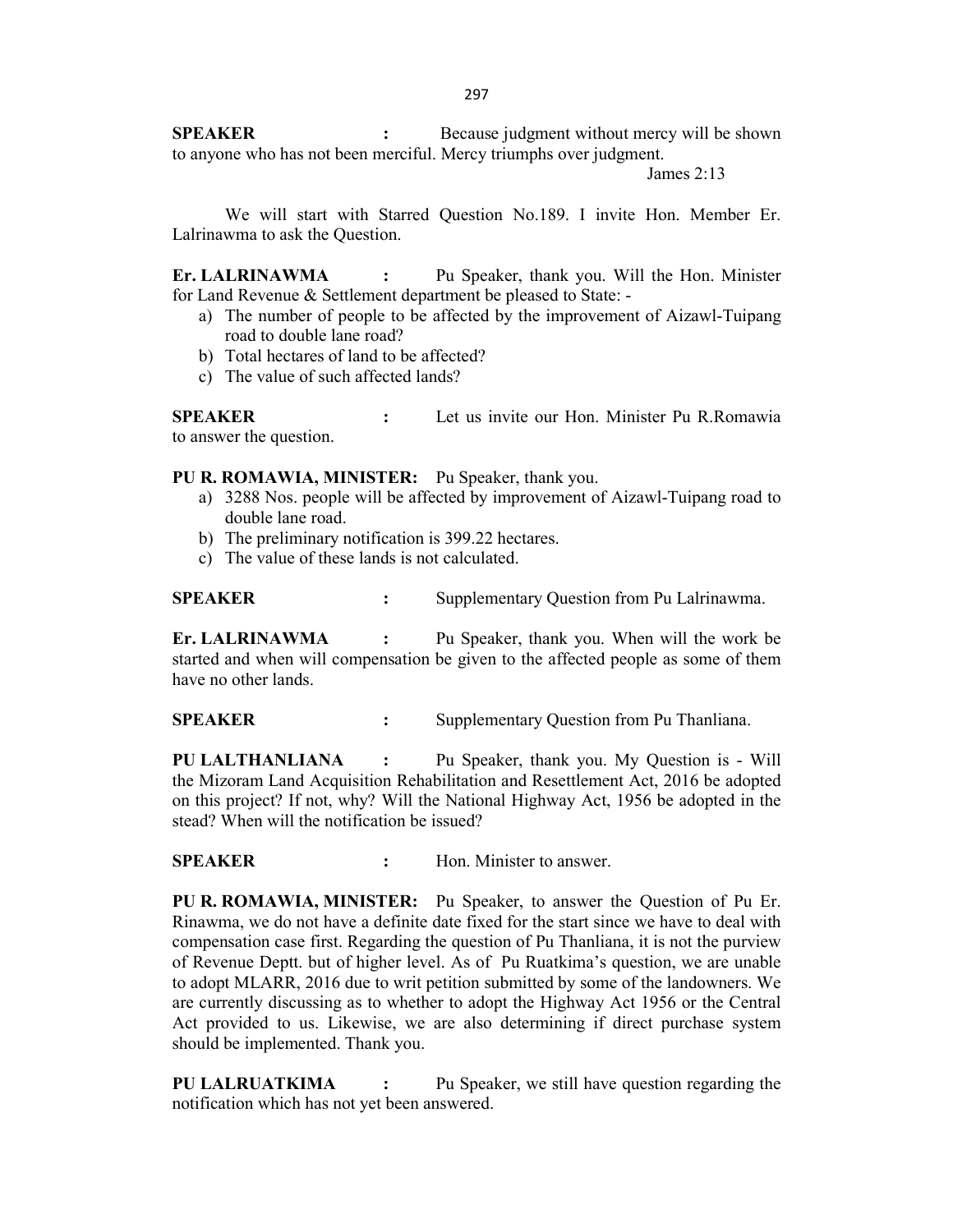298

**SPEAKER :** Er. Lalrinawma

**Er. LALRINAWMA :** Pu Speaker, there are numbers of land holding of VC pass. Should such land pass be taken into consideration?

**SPEAKER :** Hon. Minister to answer.

**PU R. ROMAWIA, MINISTER:** Regarding notification in question, it has already been issued. As of VC pass, it may be considered if such land is of outside a notified town. However, if one produced a VC pass outside the perimeter of the concerned village, compensation could not be claimed for it is an act of encroachment.

**SPEAKER** : I believe it is clear enough.

**Er. LALRINAWMA :** Pu Speaker, one problem we have in Khumtung of my constituency is that the authority could not issue LSC though the area falls within a notified town.

**SPEAKER :** Hon. Minister to answer.

**PU R. ROMAWIA, MINISTER:** As mentioned earlier, it is under the jurisdiction of the notified town Baktawng and is eligible to have its LSC. However, at the time of the survey, those land holders claimed they were of outside Baktawng area but later admitted they were. No survey was made since then as the department is in short of staff to deal with the case.

**SPEAKER :** Pu K. Sangthuama

**PU K. SANGTHUAMA :** Pu Speaker, there are large number of VC pass being issued since District Council era. Will such passes be cancelled? What is the opinion of the government in this regard? (SPEAKER: I believe he had given the answer already.)

**PU R. ROMAWIA, MINISTER:** Pu Speaker, land ownership was under the authority of the Executive Committee since the time of District Council; however, there is no written rules and documentation which gives authority to the VC.

**PU K. SANGTHUAMA :** Land passes issued by Village Council was declared to be invalid since 1962. However, there are several instances where VC's still issues land passes till recently.

**Er. LALRINAWMA :** Pu Speaker, I would like to mention one more point. An order was issued stating that LSC's along the proposed road on Aizawl to Tuipang are not allowed to be amended. However, most of such lands especially within the perimeter of Khumtung village are of VC passes. Can the government act on this? Also, does Railway Act incorporate VC pass as well?

**SPEAKER :** Hon. Minister to answer.

**PU R. ROMAWIA, MINISTER:** I have answered most of the questions. VC pass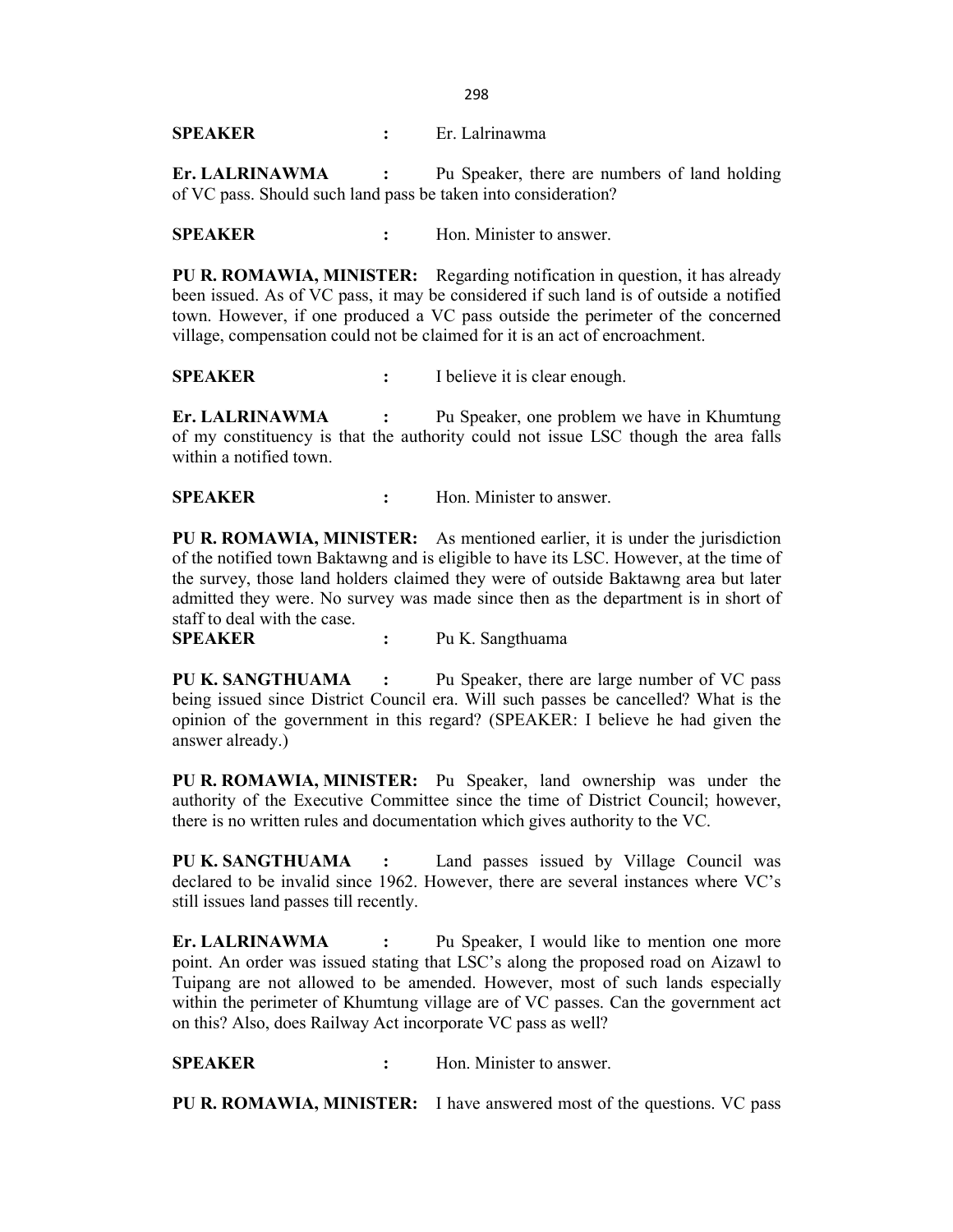is valid within the village perimeter. If it is outside the perimeter, then it is considered to be owned by the government.

**SPEAKER :** We will move on to Question No.190 and I invite Pu Nihar Kanti Chakma. If he is not here, then we will move onto Question No.191. I invite Dr. K. Beichhua.

**Dr. K. BEICHHUA :** Pu Speaker, thank you. Will the Hon. Minister for Food, Civil Supplies & Consumer Affairs department be pleased to state answer to Starred Question No.191?

**SPEAKER :** Let us invite our Hon. Minister to answer.

**PU JOHN ROTLUANGLIANA, MINISTER:** Pu Speaker, thank you.

Currently there are 155 Nos. supply godown in Mizoram.

- a) As per the record on 6.3.2018, there are 112326.21 quintals of rice stocked across Mizoram supply godowns. This will have increased in numbers.
- b) 17 Nos. supply godowns are not suitable for storage.
- c) As per the record on 6.3.2018, 50.36 quintals of rice at Phalhrang godown are not suitable for human consumption.

**SPEAKER :** Supplementary Question from Dr. K. Beichhua.

**Dr. K. BEICHHUA :** Pu Speaker, that rice which is not suitable for human consumption is mostly of old stock. It is mixed with the new stock which increases the amount which is not suitable for consumption. Is there any way to remove these old stocks?

Secondly, several godowns are prone to flooding which makes it impossible to store the rice for a longer period. Is there any plan to renovate these 17 godowns?

**SPEAKER :** Pu T.T. Zothansanga

**PU T.T. ZOTHANSANGA :** Pu Speaker, we are very grateful for construction of Hnahlan godown and its surrounding quarters. Will it be possible to construct the approach road? Also, will it be possible to repair the road approaching Champhai godown? Lastly, will it be able to construct a godown at Rabung?

**SPEAKER :** Pu R.L. Pianmawia

**PU R.L. PIANMAWIA :** Pu Speaker, we once had funds available from BAFFACOS, why had the said 17 godowns not been repaired from such funds?

**SPEAKER :** Pu Lalruatkima

**PU LALRUATKIMA :** Pu Speaker, how many godowns have been constructed from NABARD funds and who are the contractors? How many more godowns will be constructed from the same source of fund? Is there any plan to construct more godowns under NEDP? If the godowns at Tarpho, Hmunpui and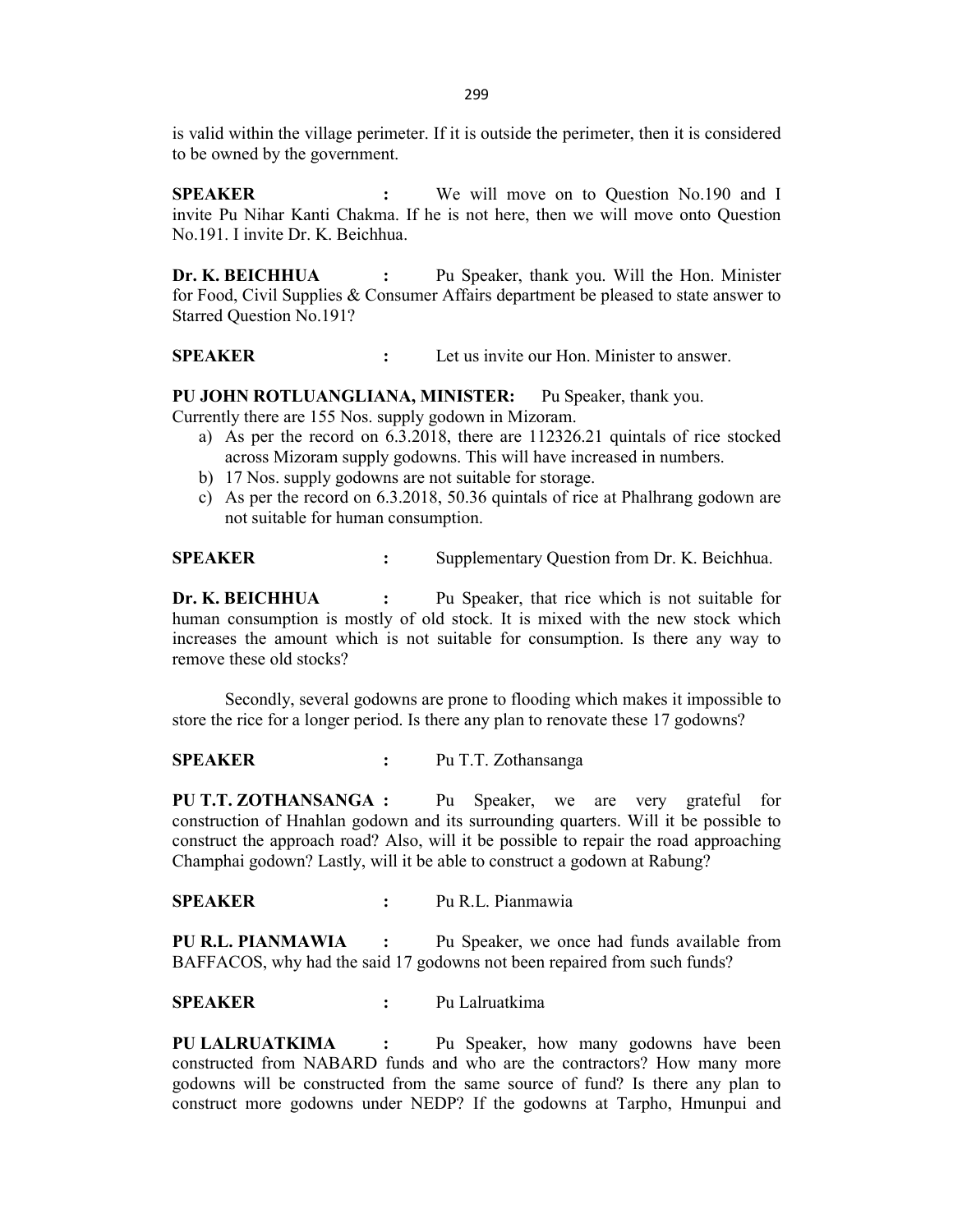Maubawk being closed down?

School students at Hmunpui have to walk 15 kms to get their midday meal. Is there any arrangement in place to deliver their meals to their village?

**SPEAKER :** Let us invite our Hon. Minister to answer it.

**PU JOHN ROTLUANGLIANA, MINISTER:** Pu Speaker, these old stock rice have to be verified by veterinarian doctors to confirm if they are suitable for consumption by farm animals.

Supply godowns at West Phaileng, Chawngte, Vaseikai, Bungtlang South, Parva, Chhiahtlang, Thenzawl, Champhai, Khawzawl, Biate, Vairengte godown-I, Zawlnuam godown-I, Mamit godown-II, Vairengte godown-III, Mamit godown-I and III were not in use due to the construction of new ones.

In answer to Pu T.T. Zothansanga's question, approach road to Hnahlan and Champhai godown will be constructed. As for Rabung godown we are waiting for the funds from the government.

Pu Speaker, I have no such information regarding BAFFACOS. 27 Nos. staff quarters and godowns were constructed under NABARD. Currently there are no plans under NEDP to construct godowns. I have not received any complaints regarding midday meal within my constituency, i.e. Hmunpui as it is delivered directly by the retailer.

**PU LALRUATKIMA :** Pu Speaker, could our Hon. Minister answer my question regarding Tarpho godown? Is it still open or being closed down?

**SPEAKER :** Hon. Minister to answer.

**PU JOHN ROTLUANGLIANA, MINISTER:** Pu Speaker, closed godowns are sometimes used for storage during monsoon when the road conditions are uncertain.

**SPEAKER :** We will move onto Starred Question No.192 and I invite our respected MLA Pu John Siamkunga to ask the question.

**PU JOHN SIAMKUNGA :** Pu Speaker, will the Hon. Minister for School Education Department be pleased to state answer to Starred Question No. 192?

**SPEAKER :** Let us invite our Hon. Minister to answer it.

#### **PU H. ROHLUNA, MINISTER:** Pu Speaker, thank you.

- a) Research and analysis is currently being conducted on private schools built by the local communities.
- b) Appropriate actions will be taken to improve the quality of these schools after research is completed.
- c) The answer is the same as (b).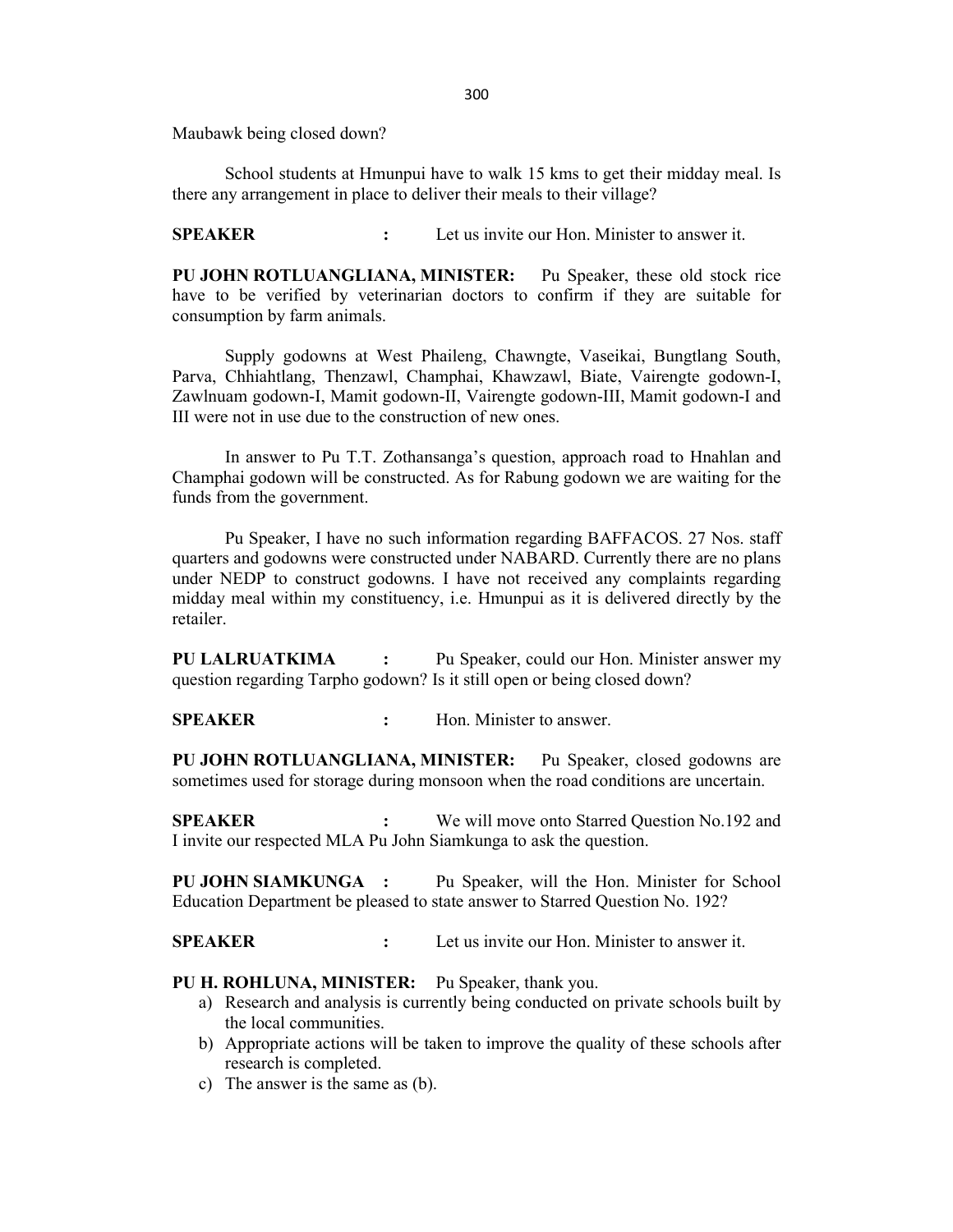**SPEAKER** : Supplementary question from Pu Lalruatkima.

**PU LALRUATKIMA :** Pu Speaker, how many of adhoc aided schools are there? Recently, teachers were recruited for Mualthuam South high school and Vanhne high school in which 18 out of 42 applicants were trained teachers. Why the trained applicants were not selected?

**SPEAKER :** Pu Ngurdingliana

**Dr. NGURDINGLIANA :** Pu Speaker, if the selection for construction of school buildings under NABARD and NEDP being finalized?

**SPEAKER :** Dr. K. Beichhua.

**Dr. K. BEICHHUA :** Pu Speaker, we have thrice submitted an application for ECM higher secondary school to be established under adhoc grant-inaid. What is the decision of the government regarding this? Also, will the government be able to establish a higher secondary school at Tuipang as there is only one higher secondary school in my district?

**SPEAKER :** Let us invite our Hon. Minister to answer the questions.

**PU H. ROHLUNA, MINISTER:** Pu Speaker, in answer to Pu Ruatkima's question, the government is not involved in the recruitment process as they have their own managing board for adhoc grant-in-aid schools.

In answer to Dr. Ngurdingliana, we have completed the final selection for schools to be repaired and constructed under NABARD and NEDP for the year 2016- 2017 and 2017-2018.

My answer is the same as the main answer for Dr. Beichhua's questions.

**PU LALRUATKIMA :** Pu Speaker, although these schools were under the management of a Managing Board, interviews were conducted in the presence of DEO Lunglei in accordance with Mizoram Education and HRD department Group 'B' recruitment rules. Is there any plan to reverse this outcome since untrained applicants were selected instead of trained teachers?

**SPEAKER :** Let us invite our Hon. Minister to answer since this is an important question.

**PU H. ROHLUNA, MINISTER:** Pu Speaker, since adhoc grant-in-aid schools are under the administration of a managing board, we are not involved in the recruitment process and were not aware they were recruiting. An order was issued by the Central government that as of  $1<sup>st</sup>$  April, 2019, only trained teachers should be recruited. We will look into this matter.

**SPEAKER :** Let us invite Pu K. Sangthuama to ask Starred Question No.193.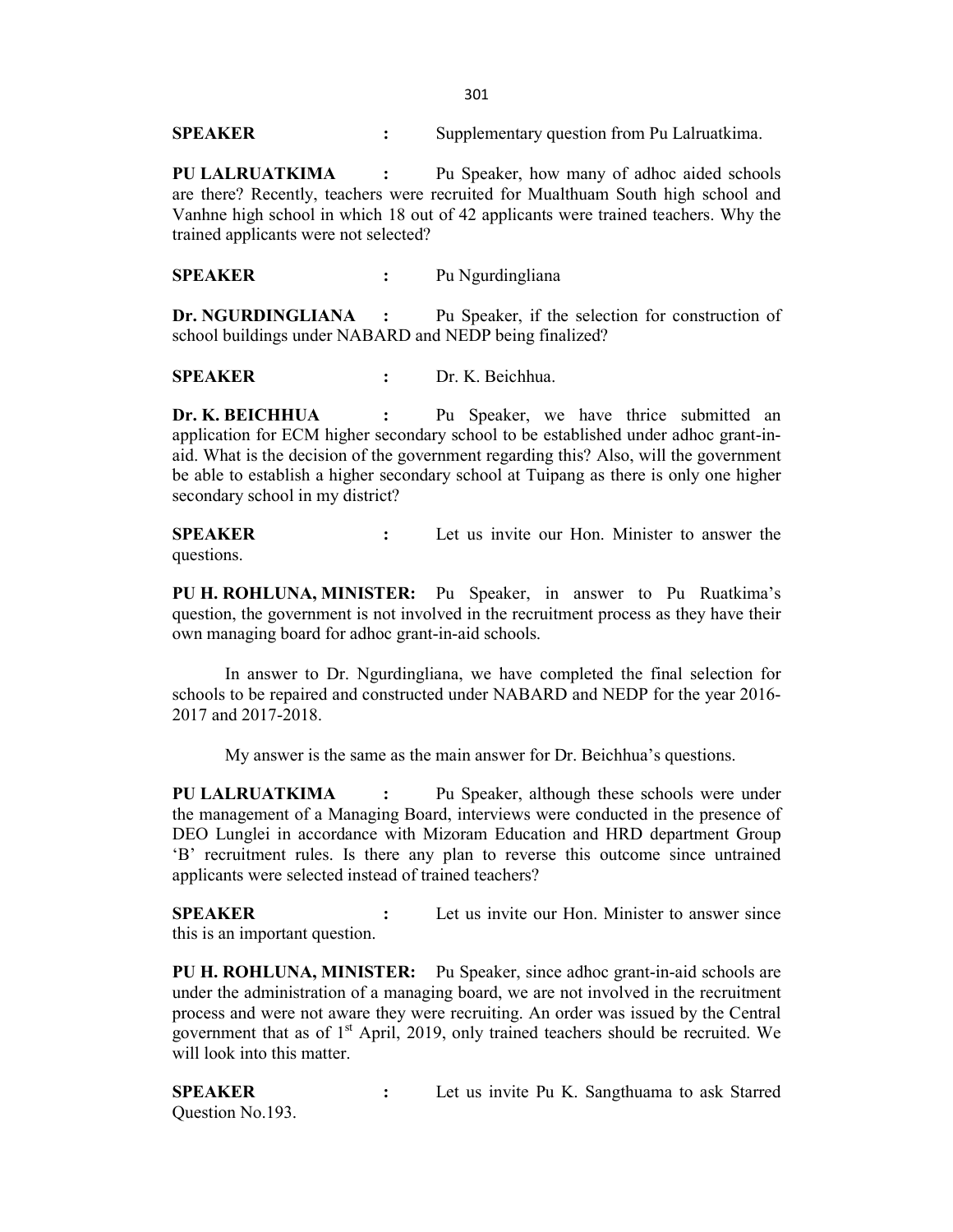**PU K. SANGTHUAMA :** Pu Speaker, will the Hon. Minister for PHE be pleased to state: -

- a) Is the government aware that staffs at PHE bill payment counter of Chhinga Veng refused to accept bill on the last date of bill payment?
- b) Is it possible to increase the number of bill payment counters?

**SPEAKER :** Let us invite our Hon. Minister to answer the question.

**PU ZODINTLUANGA, MINISTER:** Pu Speaker, we have verified this on the spot and it was denied by the staffs at PHE. However, we have instructed our officers to look into these matters so that this does not happen again.

There are 15 bill payment counters across Aizawl and there is no intention to increase. In fact, we are planning to decrease the number of counters since we have established online payment system.

**SPEAKER :** Supplementary Question from Pu K. Sangthuama

**PU K. SANGTHUAMA :** Pu Speaker, thank you. I asked this question from my own experience and would like to add that not even 10% of the consumers have used the online payment system. I am thankful to our Hon. Minister personally for looking into this matter.

**PU LALROBIAKA :** Pu Speaker, when can the water supply scheme for West Phaileng be commissioned? Also, when can the project of Phuldungsei water supply scheme be initiated?

**SPEAKER :** Pu Mahima

**PU JOSEPH LALHIMPUIA:** Pu Speaker, thank you. The combined water project at Leite-Rotlang was initiated in 2009. When will this project be completed?

**SPEAKER :** Next is, Pu Sangkunga followed by Pu Rinliana

**PU T. SANGKUNGA :** Pu Speaker, thank you. Will it be possible to distribute water barrels at Farkawn?

**PU LALRINLIANA SAILO:** Pu Speaker, will it be possible to complete the water supply scheme of Khawzawl before the general election?

| <b>SPEAKER</b>                                             | : Pu T.T. Zothansanga                           |  |
|------------------------------------------------------------|-------------------------------------------------|--|
| <b>PU T.T. ZOTHANSANGA :</b><br>agreed project of Hnahlan? | Pu Speaker, will it be possible to initiate the |  |
| <b>SPEAKER</b><br>question. $\setminus$                    | Let us invite our Hon. Minister to answer the   |  |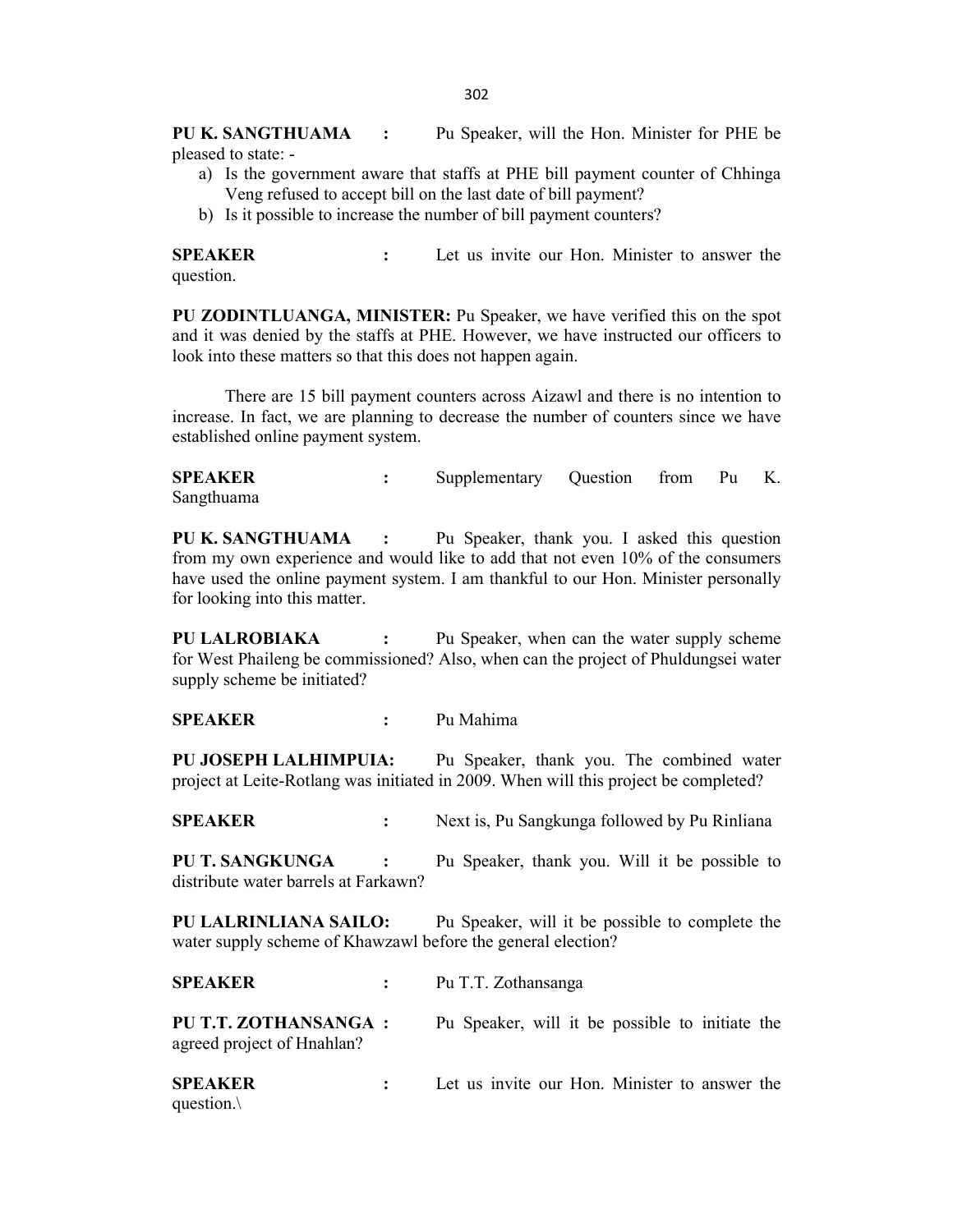**PU ZODINTLUANGA, MINISTER:** Pu Speaker, thank you. The water supply scheme of West Phaileng will be commissioned in the near future. Projects for Phuldungsei, Hnahlan, Farkawn and Khawzawl will be started soon. Regarding the combined water project at Leite-Rotlang, special engineers are employed and the funds for this scheme have been sanctioned by Finance department.

**SPEAKER :** We shall move on to starred Question No.194 and invite Er. Lalrinawma to ask the question.

**Er. LALRINAWMA :** Pu Speaker, thank you. Will the Hon. Minister for School education department be pleased to state: -

- a) How many school teachers are currently under attachment at different departments?
- b) Does the government hire replacements for these teachers?

**SPEAKER :** Let us invite our Hon. Minister to answer.

## **PU H. ROHLUNA, MINISTER:** Pu Speaker, thank you.

- a) Currently there are 254 attached teachers.
- b) No replacement is hired for these teachers.

**SPEAKER :** Supplementary question from Pu Rinawma.

**Er. LALRINAWMA :** Pu Speaker, thank you. We have an adhoc aided high school at my constituency Hualtu. The problem is that one of the teachers is attached to Serchhip office allegedly on the recommendation of officials and another teacher unfortunately passed away. Is it possible for the government to transfer this teacher back to Hualtu?

**SPEAKER :** Pu Hmingdailova

**PU HMINGDAILOVA KHIANGTE:** Pu Speaker, it is learned that several vacancy are there for mathematics and science teachers at RMSA schools. When will such vacancies be filled?

**SPEAKER :** Pu Ruatkima

**PU LALRUATKIMA :** Pu Speaker, how many primary schools are there with a single teacher? Also, what happened to those schools since redundant of Hindi teachers?

**SPEAKER :** The Hon. Minister to answer it.

**PU H. ROHLUNA, MINISTER:** Pu Speaker, we will look into the matter regarding the adhoc aided school teacher at Serchhip. We are aware of the shortage of mathematics and science teachers at RMSA schools and recruitment of more teachers thus is proposed as soon as possible.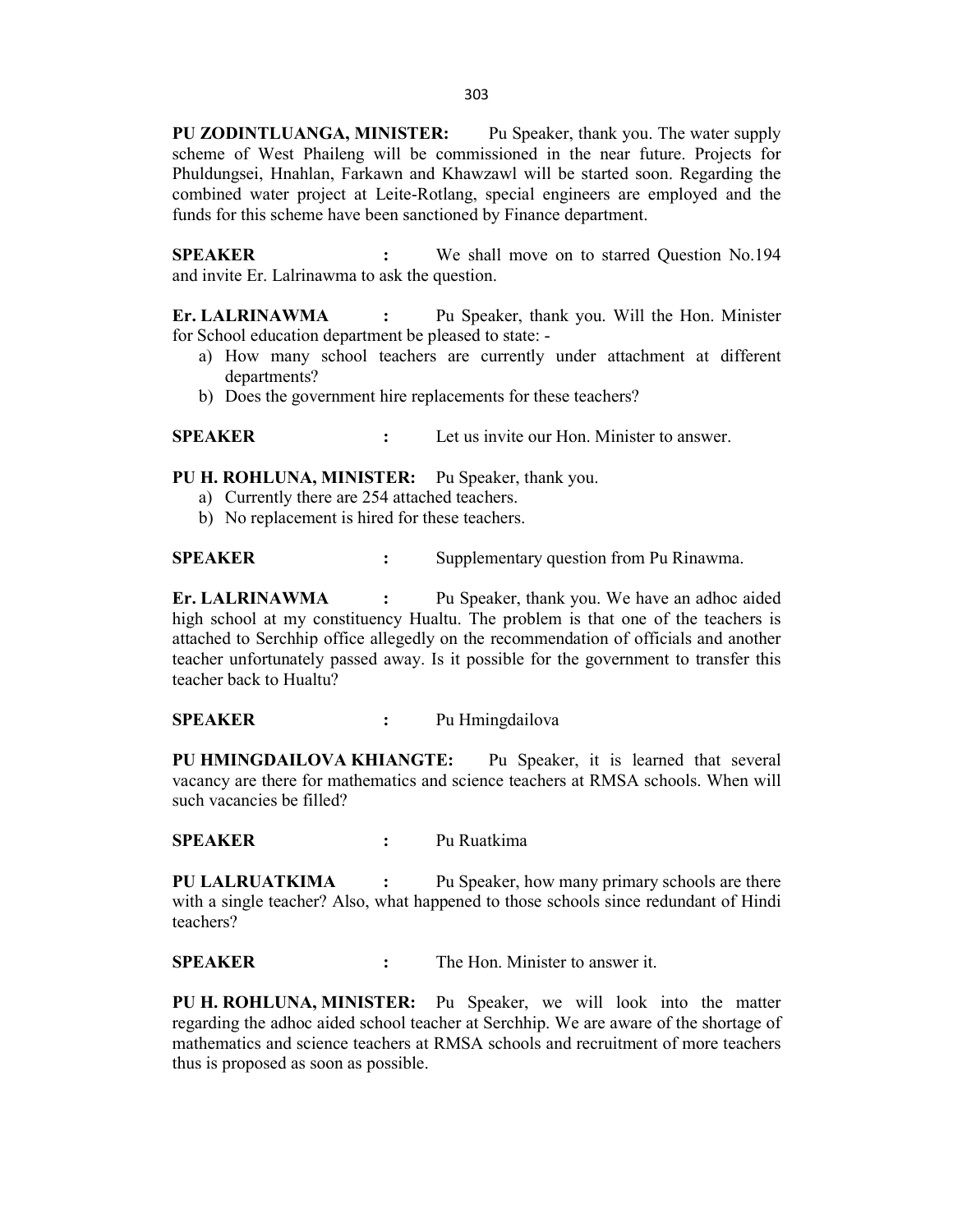In answer to Pu Lalruatkima, there are 27 primary schools with a single teacher. In regards to Hindi teachers whose contract have ended, we have asked them to continue but they refused our terms and conditions. We are looking for ways to resolve this problem.

**SPEAKER :** Question hour has ended. I deeply regret the incident regarding the leakage of the question and answers. The perpetrator has been apprehended and is an employee of Assembly Secretariat and will be sentenced accordingly. I will not mention the name in this House as the details will be given out later. I sincerely apologize for this unfortunate incident.

I now invite the Hon. Minister, Pu Lalsawta to lay the Papers on the Table of this House.

**PU LALSAWTA, MINISTER:** Pu Speaker, with your permission, I lay the following Papers before this House: -

- i. Statement on Six Monthly Review of the Finance Minister on the fiscal position of the Government of Mizoram for the first half of 2016-2017 (April, 2016-September, 2016)
- ii. Statement on Six Monthly Review of the Finance Minister on the fiscal position of the Government of Mizoram for the second half of 2016-2017 (October, 2016- March, 2017)
- iii. Statement on Six Monthly Review of the Finance Minister on the fiscal position of the Government of Mizoram for the first half of 2017-2018 (April, 2017-September, 2017)

Thank you, Sir.

**SPEAKER :** Let the copies be distributed. Let us invite the Hon. Minister, Pu John Rotluanglina to lay his paper.

**PU JOHN ROTLUANGLIANA, MINISTER:** Before laying the paper, Pu Speaker, I would like to say a few words. As mentioned by the members, there was a printing mistake on yesterday's Question about transport bus in which the figure was shown as lakhs instead of instead of crores. I sincerely apologize for this mistake.

Pu Speaker, with your permission, I lay on the Table of this House 'Statement of correction on the reply given on the  $28<sup>th</sup>$  March, 2018 to starred Question No.529, Ballot No.173 asked by Pu K. Sangthuama regarding "About Transport Department Bus".

| <b>SPEAKER</b>                         | Let the copies be distributed.                          |
|----------------------------------------|---------------------------------------------------------|
| Er. LALRINAWMA<br>corrected as crores? | Pu Speaker, will the next figure <i>i.e.</i> 22 also be |
| <b>SPEAKER</b>                         | Please read again if there is any another mistake.      |
| PU JOHN ROTLUANGLIANA, MINISTER:       | Pu Speaker, loss of 22 crores is                        |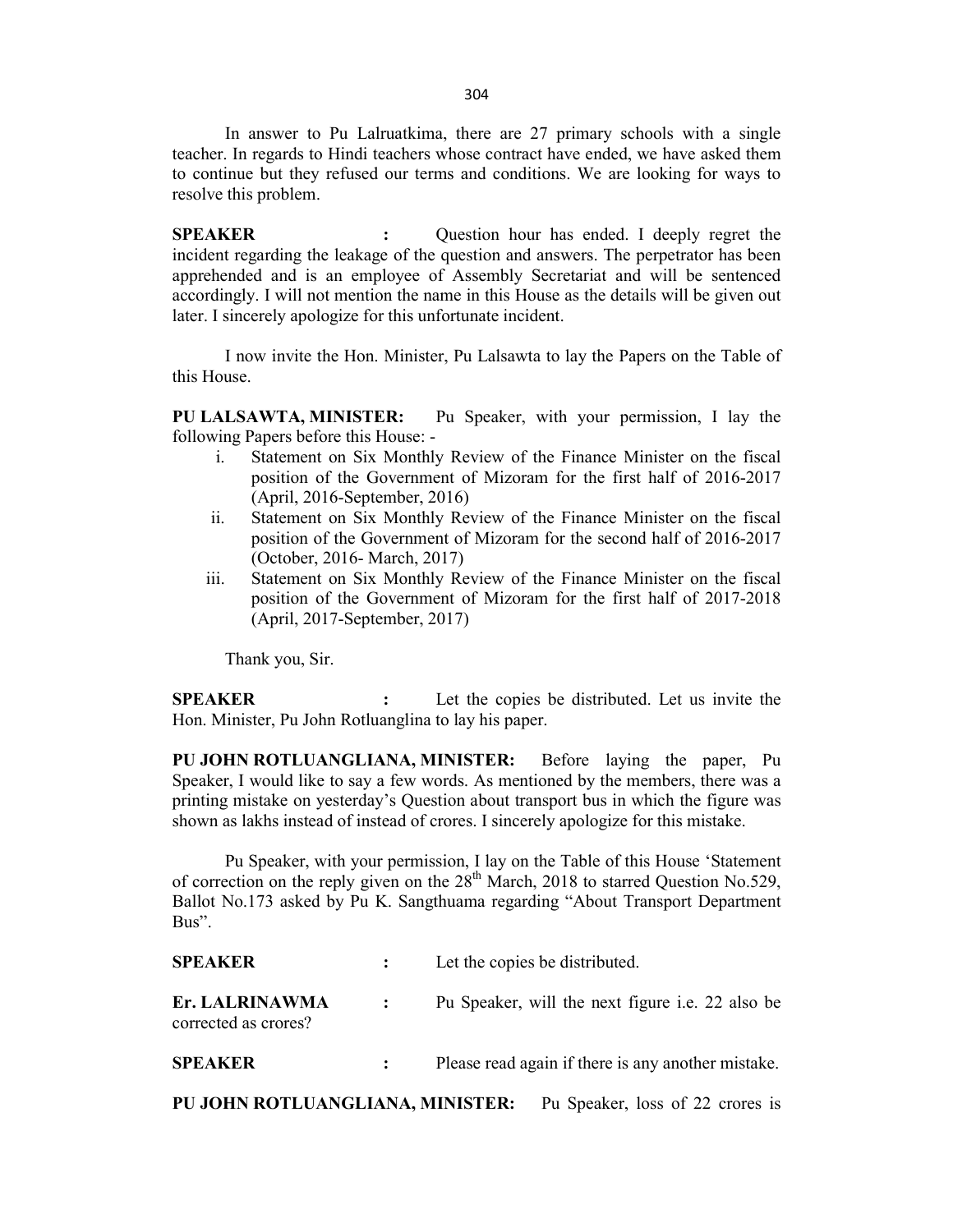not only for transport bus, it includes the salary of drivers and conductors and their MR bills.

**PU LALRUATKIMA :** Pu Speaker, the question is the number of buses owned by Transport department, also the loss incurred and the profit it makes. I suggest that our Hon. Minister examines this carefully for it will be put into record.

**PU JOHN ROTLUANGLIANA, MINISTER:** Pu Speaker, we will revise this paper again.

**PU K. SANGTHUAMA :** The question is only for transport bus but the figures imply otherwise. Let our Hon. Minister revise this since it will be recorded.

**SPEAKER :** We will move on to Financial Business and discussion of the Demands of Hon. Minister, Pi Vanlalawmpuii Chawngthu and Hon. Chief Minister and House Leader, Pu Lal Thanhawla. I believe this will be the first time that a female Minister will submit her Demand. (Pu LAL THANHAWLA: Pu Speaker, it is not the first. However, it will be the first for a single female Minister.) Yes, a single female Minister.

Also, our House Leader holds the record for being the longest House Leader in Mizo History. I would like to request all the members to acknowledge this and discuss our Demands on a positive note and with respect.

Let us now invite our Hon. Minister Pi Vanlalawmpuii Chawngthu to submit her demands.

**PI VANLALAWMPUII CHAWNGTHU, MINISTER:** Pu Speaker, thank you. On the recommendation of the Governor of Mizoram, and with your permission, Sir, I move the demand Nos. 35, 37 and 41 for  $\text{\textdegree{46}},01,58,000$  for meeting expenses during 2018-2019 in respect of the following departments:

| Demand No. | Department                  | Amount $(\bar{\mathbf{z}})$ |
|------------|-----------------------------|-----------------------------|
| 35         | <b>Fisheries Department</b> | 9,02,40,000.00              |
| 37         | Co-operation Department     | 17,65,12,000.00             |
|            | Sericulture Department      | 19,34,06,000.00             |
| TOTAL      |                             | 46,01,58,000.00             |

Thank you, Sir.

**SPEAKER :** We will start the discussion with 10 minutes assigned to each member. Let us invite Pu K. Sangthuama to start with the discussion.

**PU K. SANGTHUAMA :** Pu Speaker, thank you. I would like to start with Demand No.35, Fisheries department. We have to commit ourselves and put more efforts into fisheries industry to sustain our demands and produce more fishes.

There is a lot to gain from Co-operative Society and as such we need to learn more from cooperation department. *(Deputy Speaker's at the chair)*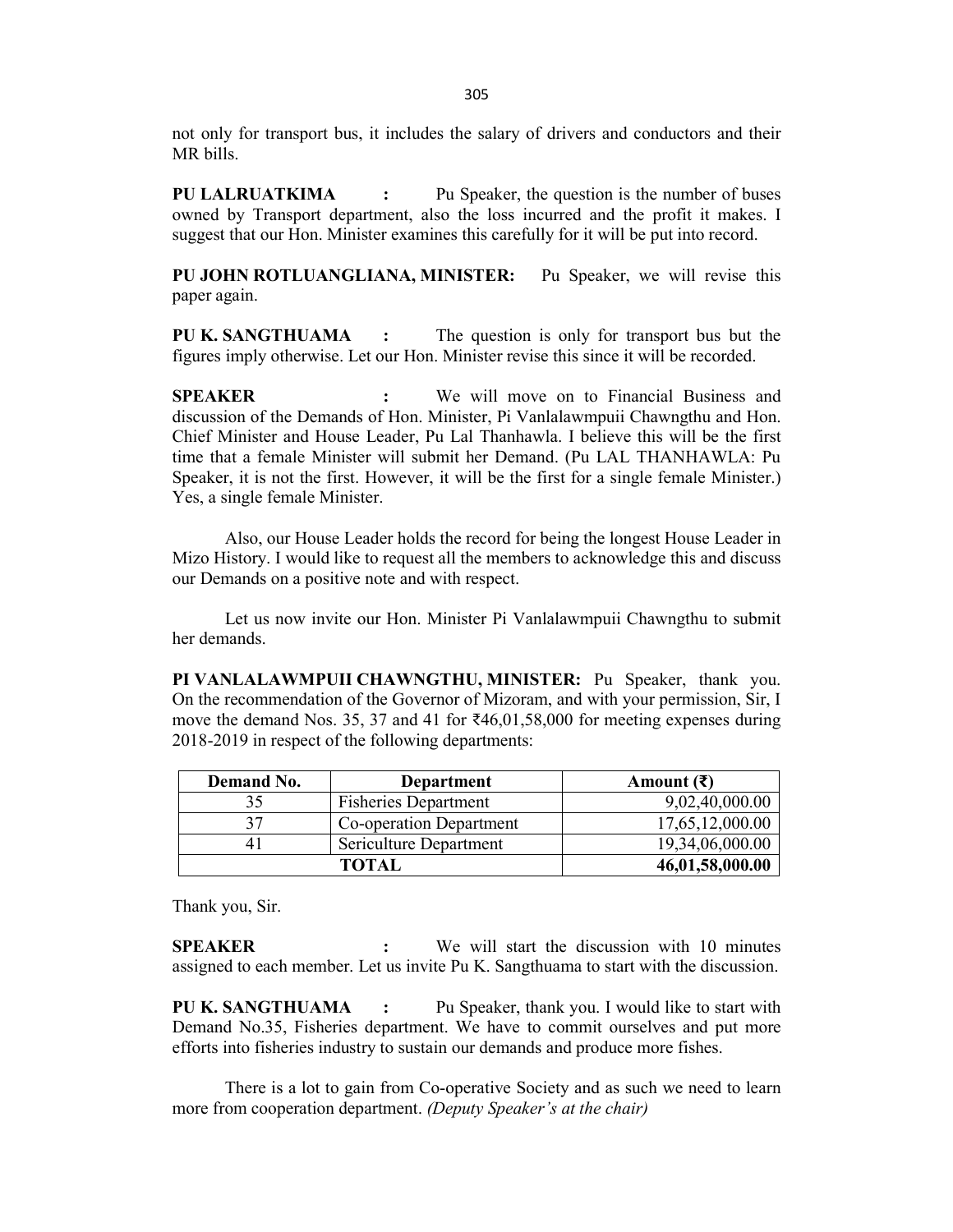Pu Speaker, priority should be given to Sericulture Department (Demand No. 41) as there is potential for rapid success especially in Mulberry plantation and should encourage its plantation under NLUP.

I feel that intervention from the government is a necessity in the administration of the District Council i.e LADC, MADC and CADC. The development fund set aside from their budget is meager. So, my question is what kind of development could be achieved from such a small amount.

Under demand No. 36, Environment, Forests & Climate Change Deptt., i am a bit apprehensive that the government is too caught up in opening sanctuaries. I believe Forest department do not have enough manpower to maintain its current holdings. In the case of Serhmun, may I know where the whole population will be relocated? Also, I opine compensation of 10 lakhs per family is insufficient to start over in this day and age.

Pu Speaker, vacating such lands for sanctuary is the same as giving lands to the Central government and i will always be against this. I suggest the government to reassess this decision.

I regret to say that there is little improvement in Forest Department despite a huge budget. While i was the Chairman of PAC, we identify several anomalies in utilization of the budget and i would like the government to look into this.

Lastly, i would like to pledge my support to the Demands submitted by Pi Vanlalawmpuii Chawngthu and our Hon. Chief Minister. Thank you.

**PU LALROBIAKA :** Pu Deputy Speaker, thank you. The budget for Demand No.35, Fisheries is very unsatisfactory considering the ongoing volume of work and projects. I believe we are on the road to sustenance in terms of fish production. We have to be cautious in distributing the funds from Fisheries development fund and establish a proper channel so that the funds are evenly distributed.

We received 241.50 lakhs in 2016-2017 for the welfare of Fisheries industry. I have no knowledge of fishermen residing in Mizoram and would like to know how the funds were utilized. 450 fishermen were provided with housing assistance and i would like to know where this housing is developed and who claimed them.

Moving on to Sericulture, i believe there is potential for Mizoram in this sector as there is a pre-existing market and does not require extensive labour.

We have seen considerable progress in Co-operation Department such as Mizoram Cooperative Fish Farming, Mizoram Apex Sericulture Cooperative Society (MASCOS), MIZOFED, PIGFED and Apex Bank.

Under Environment, Forests & Climate Change, unlike our respected member before me I support reserving lands for protected areas. Mizoram has a total of 1858.75 square kms of protected areas and it can be imagined how these forests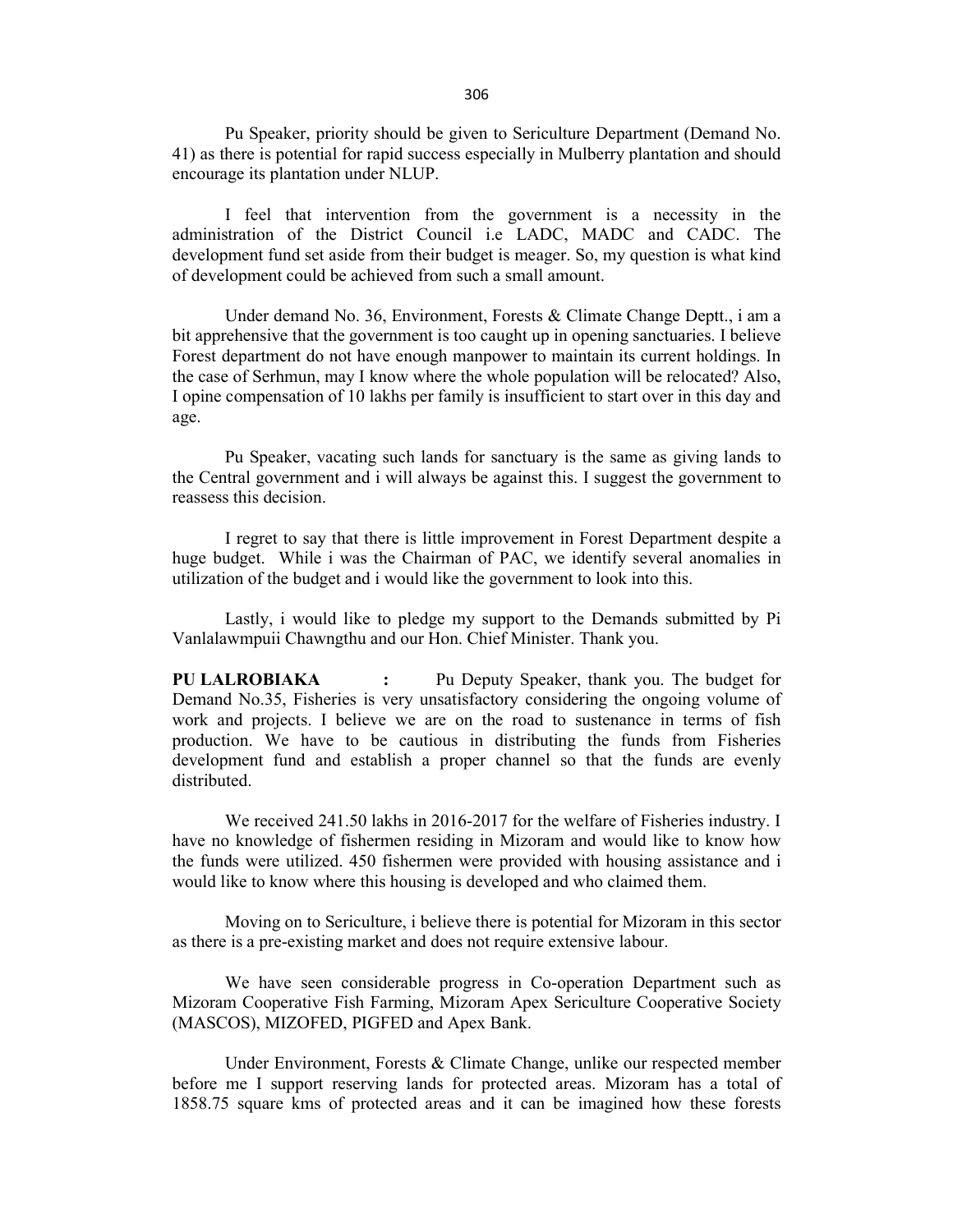reserve will be destroyed if it is not protected.

Under GAD and SAD, I would like to call for development and improvement of our infrastructure for the future generation.

Lastly, i would like to pledge my support to the Demands submitted today. Thank you.

**DEPUTY SPEAKER :** Col Z.S. Zuala

**Lt. Col. Z.S. ZUALA :** Pu Deputy Speaker, thank you. I see considerable increase in our fish production which is 44,760 quintals for the past year. Although this is an immense achievement, it is not sufficient to meet our demands and i would like to encourage our fisheries department to continue with their hard work. I would like to suggest the preservation of rivers so that we can cultivate more fish in the future.

Under Sericulture department, the Hon. House Leader has mentioned this previously where the prospect of muga culturing is favourable with an existing market.

Moving on to Legislative Assembly, our Secretary has been promoted and renamed as Commissioner & Secretary which indicate the progress we have made so far.

I would like to make a suggestion regarding SAD which is to tighten and improve the security at Secretariat compound.

Under GAD, I am grateful that the government has established Mizoram House in different cities across India. These Houses have become a source of support for those visiting these cities.

Demand No. 36 Environment, Forests & Climate Change, i believe the most important approach to protect wildlife is to raise awareness and tighten gun control.

Lastly, i pledge my support to the Demands submitted today. Thank you.

## **CHAIRMAN (Er.LALRINAWMA):** Pu Hmingdailova

**PU HMINGDAILOVA KHIANGTE:** Pu Chairman, thank you. I would like to start with Demand No.35, Fisheries department. According to the question from Pu T.T. Zothansanga, there are 2,997 fish ponds in Kolasib District and have become suitable to earn a living through fish farming. I would like to state that distribution of funds for the development of fisheries is uneven and i thus advise the government to improve the system.

Cooperation department have performed exceptionally well under Apex Bank, gas agency and oil. However, we must give priority to Cooperative society especially in rural areas.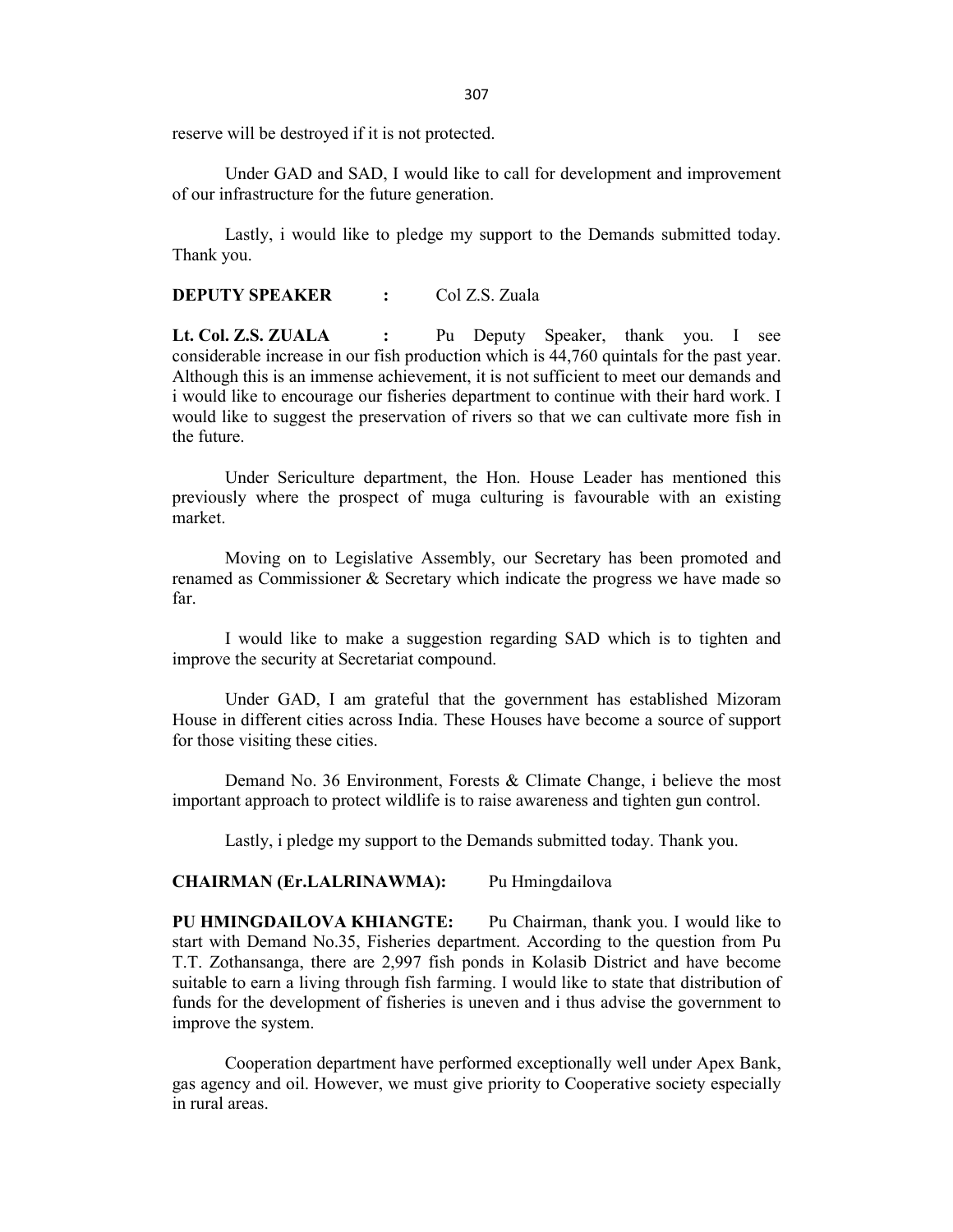Thirdly, under Sericulture, i would like to advocate the culture of muga as it requires less labour with an existing market.

Under Demand No.1, i would like to commend the officers and staffs at Legislative Assembly for their efficiency and hard work.

Moving on to Demand No. 11, SAD, I have seen it firsthand the workings of this department while i was Parliamentary Secretary. They are overwhelmed with work and they work extremely hard. I would like the government to look into these matters so that this does not affect their efficiency.

As a police officer, the security at the police compound needs to be tightened and improved. We have seen countless improvement in the environment and management of Mizoram Houses in various cities and i applaud GAD for their effort and performance.

During the previous term, inter-village competition was organized at District level to raise awareness for fire prevention by Environment, Forests & Climate Change. This proved to be an effective approach in raising awareness and i would like to suggest continuation of this project.

Lastly, i pledge my support to the demands submitted by our Hon. Chief Minister, Pu Lal Thanhawla and Pi Vanlalawmpuii Chawngthu. Thank you.

**CHAIRMAN :** Pu Lalthanliana.

**PU LALTHANLIANA :** Pu Chairman, i would like to propose an early end to our Session today since we all have an important programme at the church this evening.

I would like to start with Demand No. 35, Fisheries department since it is a top priority for me. I am not satisfied with the budget for this department considering its importance,

**CHAIRMAN :** Excuse us while we change seats.(*Deputy Speaker's at the chair*).

You may now continue with your point.

**PU LALTHANLIANA :** Also, Pu Dy. Speaker, there should be a balance between distribution of fish for production and distribution of fish food. I suggest distribution of 50/50 in terms of fish and fish food.

Under Demand No. 41, Sericulture Department, i would like the authorities to take into consideration that muga is long term and would require extensive labour.

There is one thing that interests me under the budget of Legislative Assembly. There is ₹1 lakh "write off/losses" under their budget which do not exist in other budgets.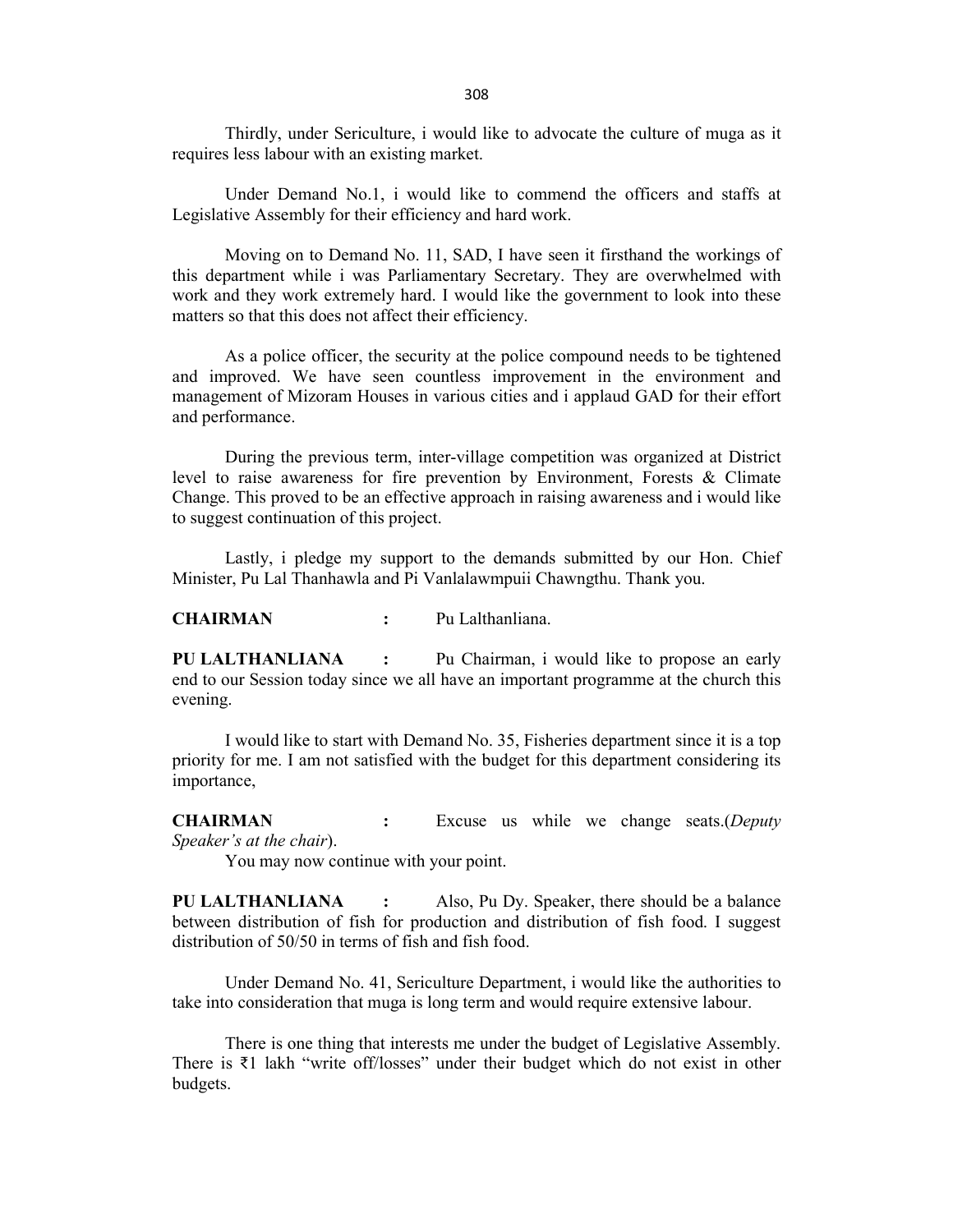Moving on to GAD ……(*Warning bell*)….. This will be my last point, Pu Dy. Speaker. I would like to suggest the establishment of Mizoram House at Chennai for the benefit of the students at Chennai and Vellore as well as medical patients travelling to Vellore for medical checkups.

Lastly, i do not support the giving of land for sanctuary under Forest department; we should give priority to our existing sanctuaries. Thank you.

**DEPUTY SPEAKER** : I thought you will have a short speech for you have called for an early end to our Session today. We will have a recess and continue with our discussion at 2:00 PM.

#### **2:00 PM**

**DEPUTY SPEAKER** : To continue with our discussion, i invite Pu T. Sangkunga.

**PU T. SANGKUNGA :** Pu Speaker, thank you. This will be the last demand that we will discuss during this term and i am grateful that i am a part of this. Starting with Demand No.35, Fisheries department has a low profile with vast potential. Due to the pattern of the administration, the department is being neglected compared to other departments and i would like to request the concerned Minister and DP & AR to inspect their rules and regulations.

Also, there are no clerks at the district fisheries offices of Serchhip, Champhai and Lawngtlai and I urge the government to give priority to this issue.

I appreciate GAD for the efforts in improving the management and administration of Mizoram House across India.

Under Environment  $& Forest & Department, I would like to suggest the$ creation of parks for planting of trees across Aizawl city.

Lastly, i pledge my support to the Demands submitted by the House Leader and Pi Vanlalawmpuii. Thank you.

#### **DEPUTY SPEAKER :** Pu T.T. Zothansanga

**PU T.T. ZOTHANSANGA :** Pu Speaker, thank you. To start with GAD, i would like to request renovation of Champhai Circuit House and for the addition of Circuit House at Aizawl.

I believe there are about 18 departments without service rules under DP & AR and would like to urge the government to revise their rules. I believe joint cadre at superintendent/assistant and director rank would be ideal and would most benefit the department.

Under Environment & Forests, collaborating with NGO's made a huge impact with the public and continuing with this collaboration is a requisite for better performance.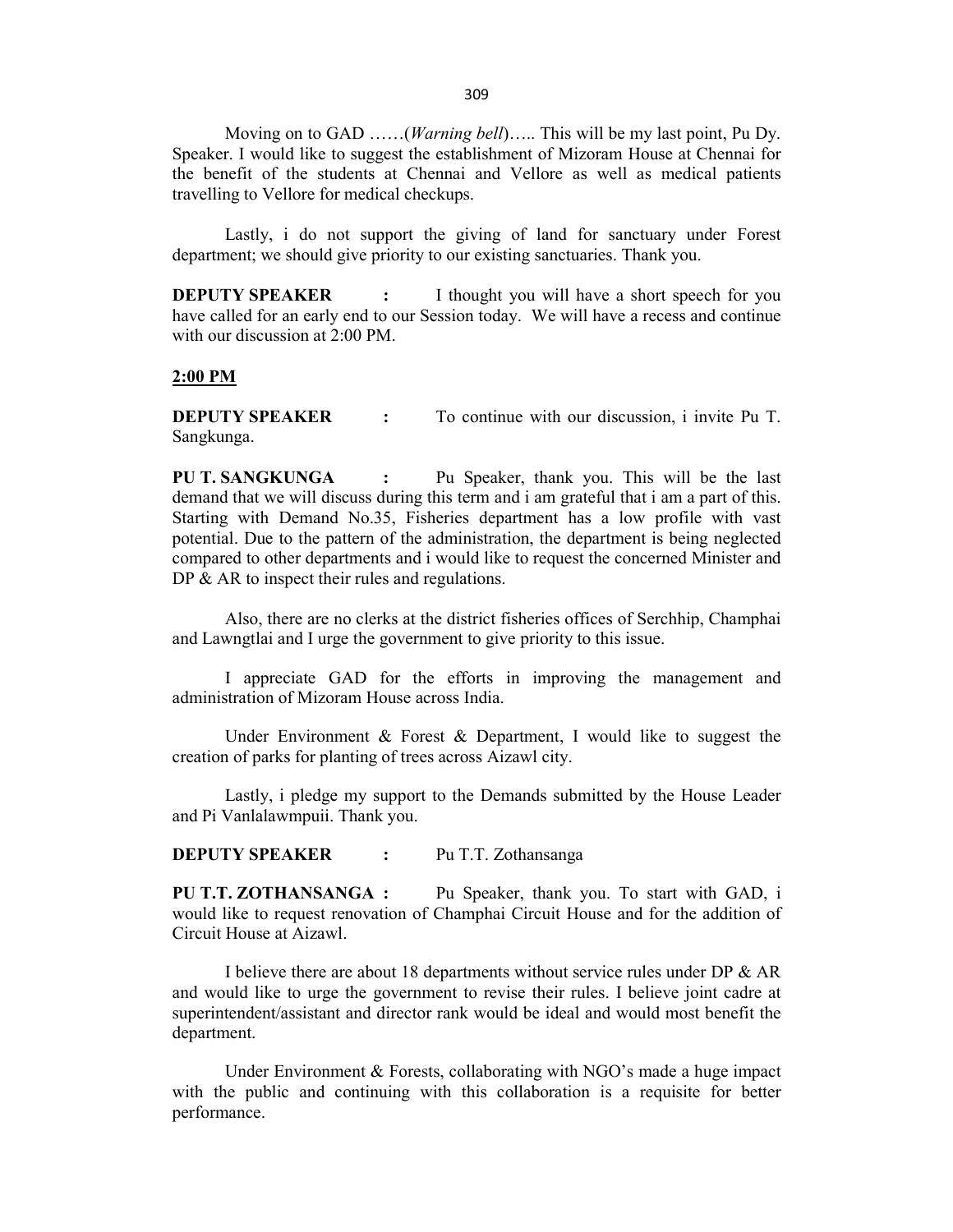Moving on to Fisheries Department, Er. Rinawma and I submitted the same question but received different answers. I suggest they should be more meticulous in the future so that this does not happen again. Also, fishery nursery should be created at every district for the benefit of the public.

Under Sericulture department, the amount granted to muga growers was different for every district and I would be grateful if an explanation can be given for difference. Also, I believe it is appropriate and convenient to report the developments of each district to the concerned MLA.

Lastly, I support the Demand submitted by our Hon. Chief Minister and Minister. Thank you.

**DEPUTY SPEAKER :** Dr. Ngurdingliana

**Dr. NGURDINGLIANA :** I would like to thank our House Leader and Chief Minister for his efforts in civil aviation (GAD) such as the operation of helicopter service and direct jet airways service from Delhi to Aizawl. I pledge my support to the two Demands submitted. Thank you.

## **DEPUTY SPEAKER :** Dr. K. Beichhua

**Dr. K. BEICHHUA :** Pu Deputy Speaker, thank you. Starting with demand No.15, GAD, I would like to thank our Hon. Chief Minister for prioritizing New Latawh Airport. We are in the process of developing New Latawh Airport which will benefit the public and will help to develop tourism. Apart from this, I request renovation of our DC Office, DC Bungalow and Circuit House. Also, there is a post vacant for Lakher clerk at our DC Office and i request filling up of this post at the earliest possible.

Under Demand No. 27, District Council & Minority, i appreciate your kind concern for the development on our district, Pu Dy. Speaker.

Moving on to demand No. 36, Environment, Forests  $\&$  Climate Change Department, i would like to recommend collaborating with NGO's and to increase the volume of roadside plantation.

Under Demand No. 11, Secretariat Administration, we should look at ways to increase our efficiency and movement of files.

I would like to urge our Hon. Minister and the department of Fisheries to increase their efforts in fish production so that they we meet our demands for fish.

Lastly, I placed considerable expectation on Sericulture Department in the plantation of mulberry trees so that we can be a silk producing state. Thank you.

| <b>DEPUTY SPEAKER</b> | : Er. Lalrinawma                              |
|-----------------------|-----------------------------------------------|
| Er. LALRINAWMA        | Pu Deputy Speaker, thank you. I would like to |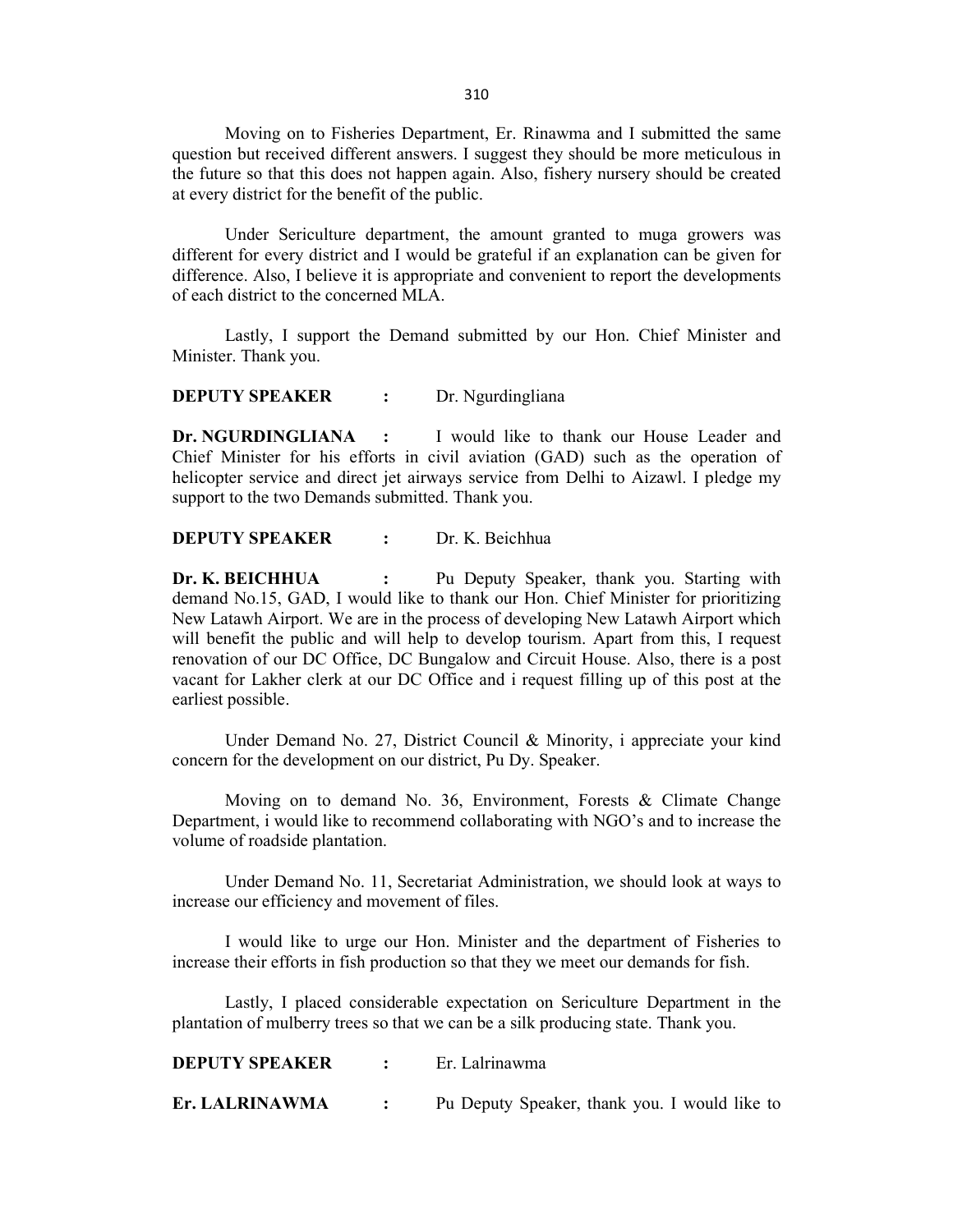start with Demand No. 37, Co-operation Department. Co-operative society played a prominent role especially in rural areas and as such, we should take more efforts in improving this department. Also, it is necessary to develop our marketing board to benefit farmers and workers to help market their produce.

Under Demand No. 35, Fisheries department, as mentioned before, I believe collaborating with NGO's will be the optimum measure to achieve success.

I believe optimum results will be achieved under GAD if we allocate a clear list of business between each department so that their operations and functions do not overlap.

We should take more efforts to bridge the gap between the government and the public. One important example is the imbalance in Health Care between government workers and the general public. So, more funds should be allocated to the public health care. We should revise our system in regards to family planning and educate the public so that our population does not suffer.

Under Demand No. 36, Environment, Forest & Climate Change department, we should make more efforts in dealing with issues that arise from afforestation and the preservation of wildlife.

Lastly, under the topic of Legislative Assembly, priority should be given to recommendations made by each committee. Thank you.

#### **DEPUTY SPEAKER :** Pu Lalruatkima

**PU LALRUATKIMA :** Pu Speaker, thank you. Fisheries, Sericulture and Co-operation departments are interrelated and its success depends on one another. Especially in the case of co-operation, its potential is not utilized and i would like the government to take further efforts to utilize its potential and generate better income for the public especially in rural areas.

There are several projects undertaken by Fisheries department such as Blue Revolution, NLUP, FFDA and RKVY and i would like the government to increase their efforts in these projects so that they can achieve sustenance through these programmes. I suggest allocating funds from NEDP to assist in any projects for this department.

I regret the incident at Lunglei last night (DEPUTY SPEAKER: This does not concern the demand of the department.) Pu Deputy Speaker, it is under the concern of our Hon. Chief Minster. The government needs to reflect on this issue so that this does not happen again.

Administration of the State cannot function without the Cabinet Meeting, and as such, rapid and efficient functioning of this meeting is necessary.

Under GAD, formation of Mizoram House at Manipur is necessary for the Mizos residing there so that they can feel secure.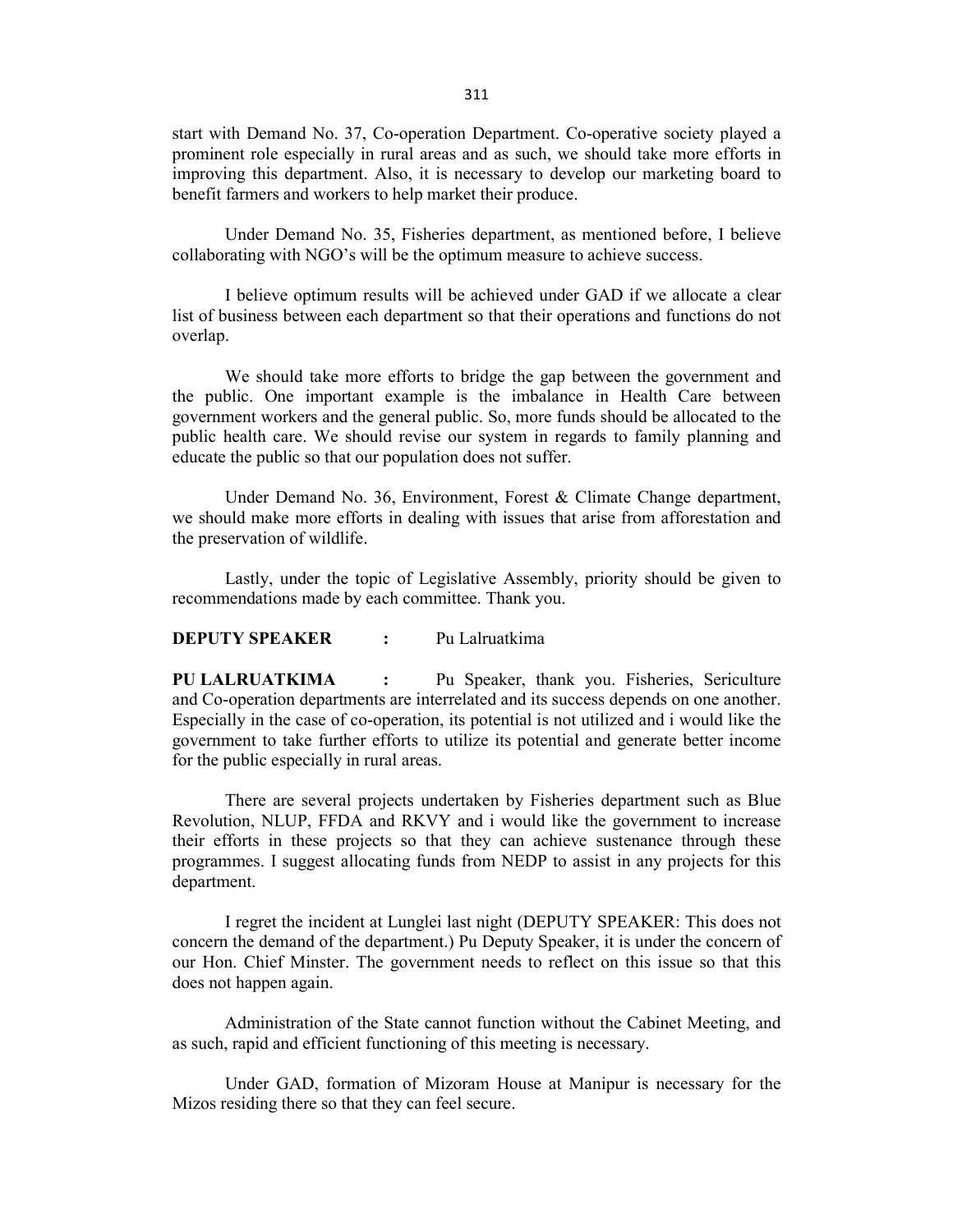We have only one airport and we need to equip our airport with AC. I am grateful that Aizawl-Delhi jet airways direct flight will commence shortly. However, Aizawl-Kolkata jet airways flight will cease to operate. Is there any possible way to continue this route?

Under Demand No. 27, District Council & Minority Affairs, only 10% of the budget from District Council Affairs was repose for development while 90% was used for government affairs. The government needs to consider what kind of development can be achieved with this kind of budget and revise it accordingly.

The DC of Lawngtlai was abruptly transferred creating complications for the public and the DC office.

Under Demand No. 13, we need to reflect on ourselves and determine the frequency of Combined Civil Services recruitment as this seems to be the main reason for the absence of All India Civil Services candidates among the Mizos.

Under Demand No. 36, we should be informed about the clear statistic of our Inner Line forest reserve, river reserve and the state of our dispute with the state of Assam. Also, we should take more efforts in preserving our roadside reserve forest.

Lastly, i would like to call for the reshuffling of the allocation of transaction of business. Thank you.

**PU LALRINLIANA SAILO:** Pu Deputy Speaker, thank you. I will start with three departments which are Fisheries, Sericulture and Cooperation departments. These three departments are intertwined and cooperation is the department that connects these three. Cooperative movement is necessary for the economy of our State and we should give priority to this department if we want to become a sustainable State.

Under demand No.1, the officers and staffs at Assembly Secretariat deserve compliment and recognition for their hard work and efficiency. Likewise, Environment & Forest Department deserve our compliment for their stellar performance. I also commend GAD for their efficiency and hard work.

Lastly, under Personnel Administrative Reforms, we are all aware that the number of candidates recruited at Central Services has diminished considerably. I would like to suggest the government to award incentives to candidates who are recruited at State level.

I pledge my support to the Demands submitted today. Thank you.

**DEPUTY SPEAKER :** Pu R.L. Pianmawia

**PU R.L. PIANMAWIA :** Pu Deputy Speaker, thank you. First of all, we need to send a prayer for Manipur as the government issued an order to open all banks and government offices on Good Friday.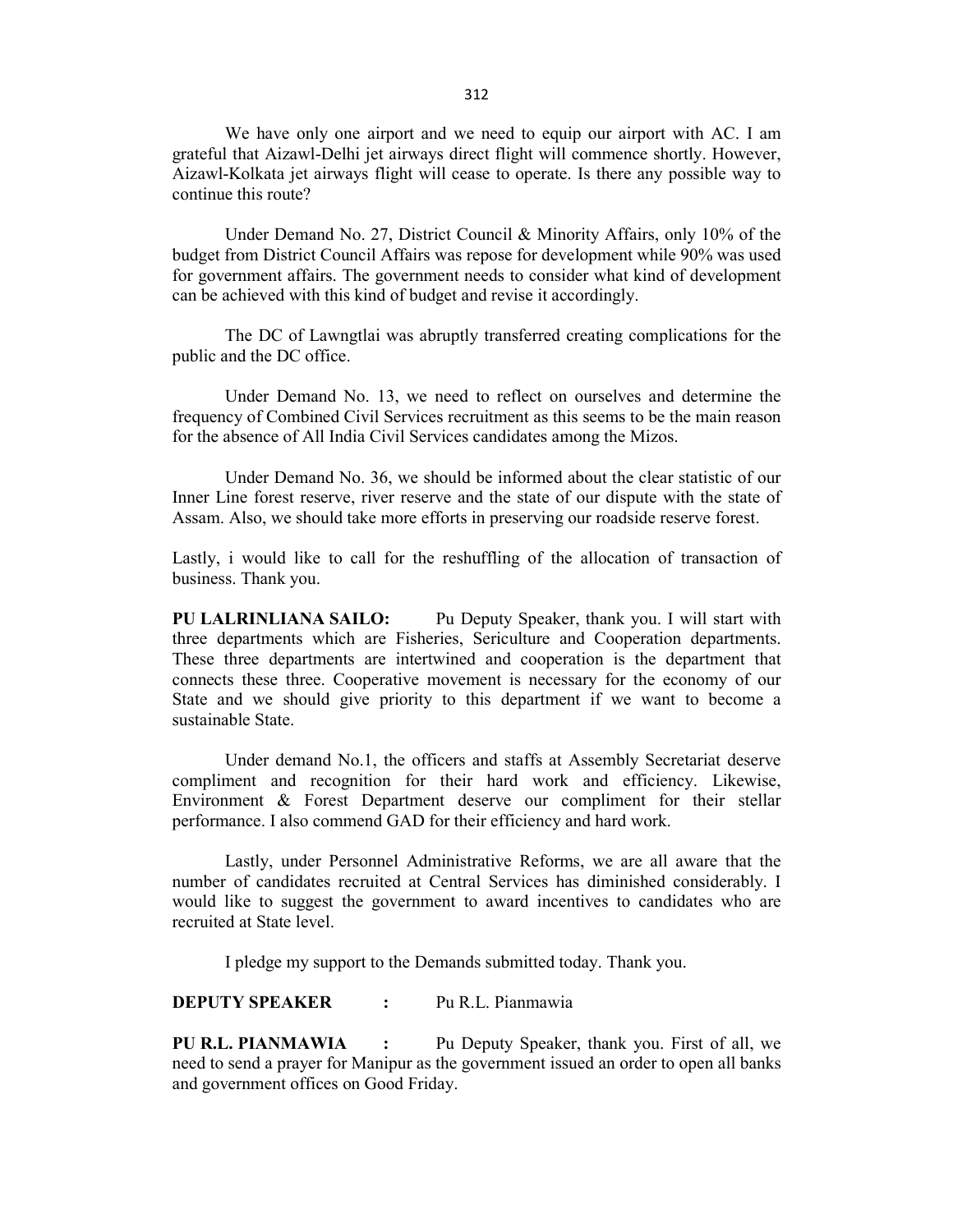Starting with Fisheries department, i would like to request the government to increase the number of fishes distributed for production. We also have rules and regulations regarding the preservation of rivers and this rules should be applied and practiced if the need arise. The government has been collaborating with NGO's such as YMA in the preservation of rivers and better rewards and incentives thus should be given to these associations for their valuable works.

We should give more priority to Cooperation department as cooperative societies are the rate regulators and as such they perform an admirable duty to the public.

I would like to express my gratitude for renovation of SDO Civil Office at Sakawrdai as well as the budget for Chhinlung Hills Council.

I commend Environment, Forests & Climate Change department for their outstanding work on preservation of wildlife, deforestation, fire prevention and raising awareness on these subjects.

Lastly, i pledge my support to the two Demands. Thank you.

**DEPUTY SPEAKER :** Pu P.C. Zoram Sangliana

**PU P.C. ZORAM SANGLIANA:** Pu Deputy Speaker, thank you. First of all, i would like to commend Fisheries department for their efforts and for their performance in spite of their small budget. I would also like to request for the allotment of funds from NEDP for this department.

It is necessary to give more priority and make more efforts to uplift Cooperation department as it play an important role in our economy.

Under Demand No.36, Environment, Forests & Climate Change department, i would like to express my gratitude to our Hon. Chief Minister for formation of Northern Circle as well as for performance of the department as a whole.

The progress and development made by GAD is admirable and i am positive this is due to the hard work of the concern Minister, officers and staffs.

Lastly, i would like to pledge my support to the Demands submitted today. Thank you.

**DEPUTY SPEAKER :** Pu Vanlalzawma

**PU VANLALZAWMA :** Pu Speaker, thank you. I would like to start with Sericulture by proposing the utilization of Serlui Hydel Project and Tuirial Hydel Project as a breeding ground for fish. We can adopt the caged culture and i am positive that it will be a success.

Mizoram have not been successful in the plantation of mulberry trees and i would like to propose a partnership of Sericulture and Forest department to achieve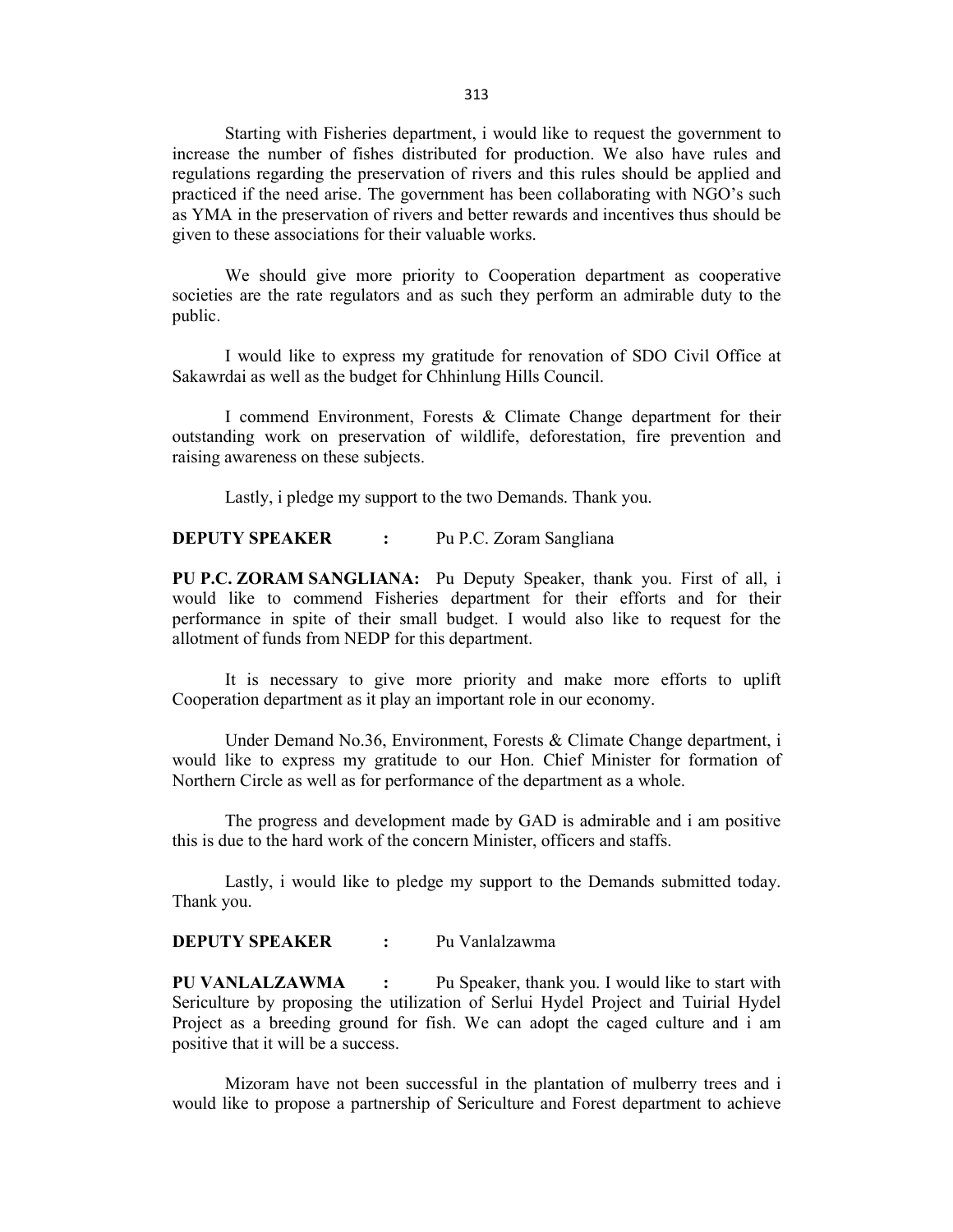optimum results.

Under Cooperation department, it is necessary to educate the public on the purpose and objectives of Cooperative Society to be able to work together and achieve success.

**DEPUTY SPEAKER :** Excuse us while we change seats.

**SPEAKER :** Please continue.

**PU VANLALZAWMA :** Moving on to GAD, i would like to suggest the recruitment of at least one hotel management graduate at each Mizoram House across India for better service and management.

Under District & Minority Affairs, i believe government intervention is a necessity for better development. Even though they have autonomy under Sixth Schedule, they are under the District Council Affairs, Govt. of Mizoram.

I would like to mention that we should be cautious when addressing ourselves at Legislative Assembly and should use the appropriate and correct designation and titles as this will be on record. Thank you.

#### **SPEAKER :** Pu Zothangliana

**PU H. ZOTHANGLIANA :** Pu Speaker, thank you. I stand before this House today to clarify and explain that information received about the District Councils was inaccurate and misconstrued. We cannot judge these Autonomous District Councils for their past as this is unfair.

There should not be any discrimination against them as we are all a part of Mizoram. I regret that degrading and demeaning terms were used against them. There are several good people who are hardworking and honest and we cannot stereotype such honest people due to a few dishonest people.

Lastly, i would like to pledge my support to the Demands submitted today. Thank you.

**SPEAKER** : Alright, we will end our discussion. Before we invite our hon'ble Ministers, I have an announcement to make on correction of leave of absence of Pu K.S.Thanga. He applied for two days i.e.  $27<sup>th</sup>$  for stomach problem and  $28<sup>th</sup>$  to attend a function in his constituency as Chief Guest.

Now, the Hon. Minister Pi Lalawmpuii Chawngthu may wind-up the discussion of the Demands under the departments of her portfolio. She may make clarification and explanation as needed and beg the House to pass the demands.

**PI VANLALAWMPUII CHAWNGTHU, MINISTER:** Pu Speaker, thank you. First, I would like to convey my thanks to 15 members who participated in the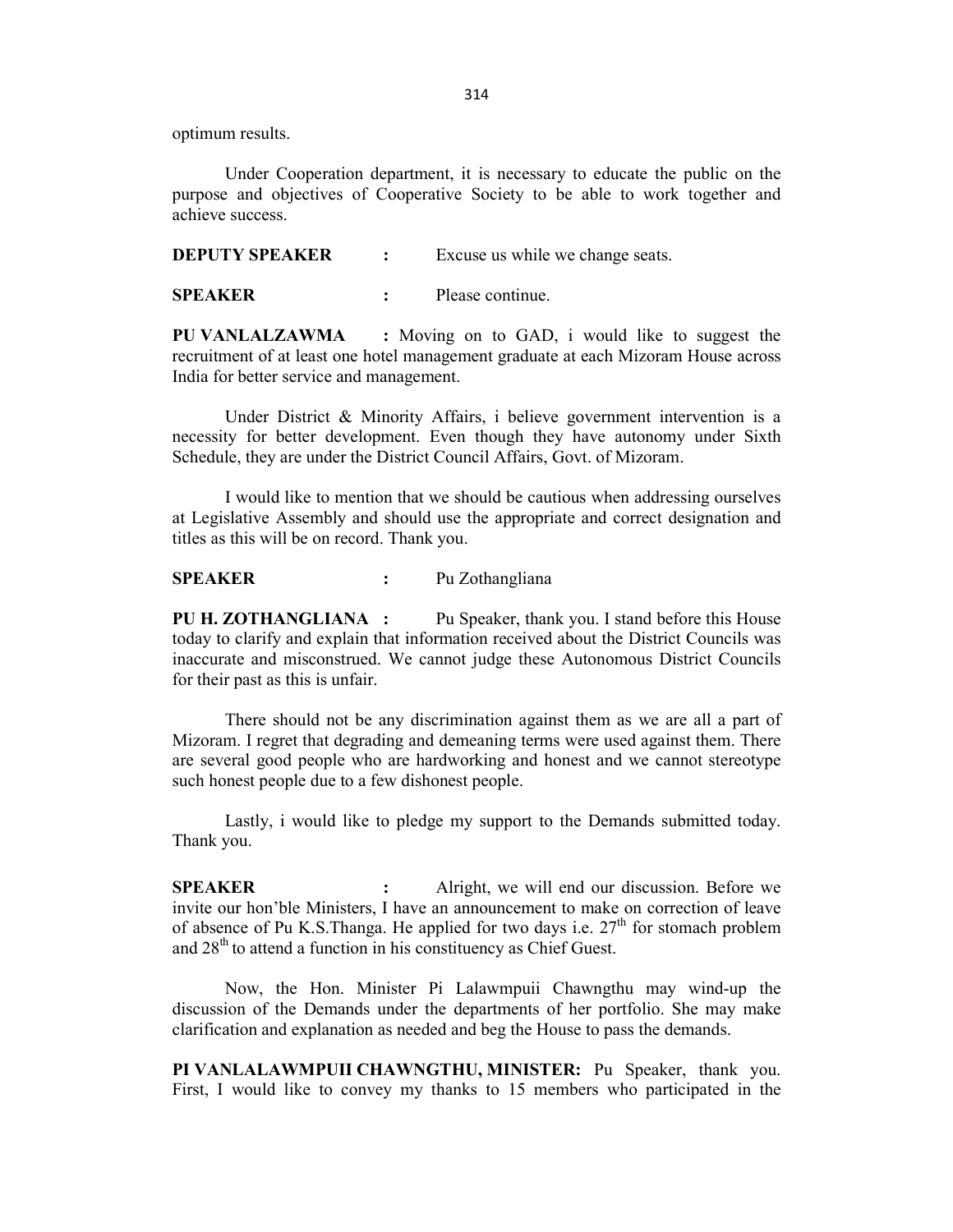discussion of my demands. All their discussion is based on improvement and development for the departments and I am very thankful.

I will react as necessary from our discussion. First, Demand No. 35, Fisheries. Mizoram Fisheries Rules is now in process and is sent to Law & Judicial department for vetting. It is also criticized that the system of distribution of grant for fish farming as uneven and this will be noted. It is the desire of the department to work together with CYMA in preservation of wild life. In the process, incentive award is given to 18 YMA Branches in 2007 along with CYMA. Financial aid to fishermen was distributed in different districts under the National Scheme for Welfare of Fishermen. Besides, developing fish pond and preservation of river valley is in progress and Tamdil farm is being selected for cultivating Nghahrah.

As mentioned by the Hon. Member, Pu Hmingdailova Khiangte, Kolasib and Mamit District ranks the top in fish farming in our state. With the help of District Officers, we will try our best in the selection as many have stated the system of the distribution. I also want to mention that the District level Committee under Fish Farmer Development Agencies (FFDA) is replaced by Blue Revolution Scheme in 2016-2017. Fisheries Board therefore is no longer functioning without the new guideline for this scheme. Under Blue Revolution Scheme, we submit a proposal to cover 200 hectares. Our budget may seem small but we are not afraid that development will stop as we have leaders who know how to deal with it.

Pu T.T. Zothansanga mentioned about Fisheries Nursery Seed. We do not have Fisheries Nursery Seed but have Fish Seed Farm. As mentioned by Hon. Member Pu Lalruatkima, we are going to take step in the potential areas if our leaders can give us fund from NEDP. I assure the Hon. Members that we are going to take more steps in developing Fisheries. During 2018-2019, we have a few plans for development. Under Blue Revolution, we intend to make a new pond covering 30 hectares and renovate old pond covering 100 hectares. We also intend to supply fish seed and food to those who owned 200 hectares of fish pond. We will also build a hut for fishermen and arrange skill development training for 1,000 persons. In order to use Hydel Project Reservoir, a unit of 166 cage culture will be introduced for the nearby fish farm community. We also try to make Tuirial Hydel Project useful to fish farmers. I cannot react to all the members but I want to assure them that we will try our best in developing fisheries and try to meet the demands.

On Demand No. 37, Co-operation Deptt., 9 members participated in the discussion and I am thankful for that. This department is not popular to the public but serves many poor who depends on it. We have offices in 6 districts with 124 staffs out of 214 posts. We have 90 posts vacancy which need fulfilling. If the government can fulfill these vacant posts, it would help us a lot to our businesses. Under Co-operation Department, we have Society, State Society and Primary Co-operative Society. It is appreciative that all our needs are obtained through NEDP. Recently, we received 340 lakh for construction of MULCO land retaining wall. The Apex Bank, MIZOFED, ZOFISHFED, PIGFED, WOMENFED and MAHFED make a profit from their respective businesses turn over. However, MAHFED is unable to purchase broom this year due to marketing problem.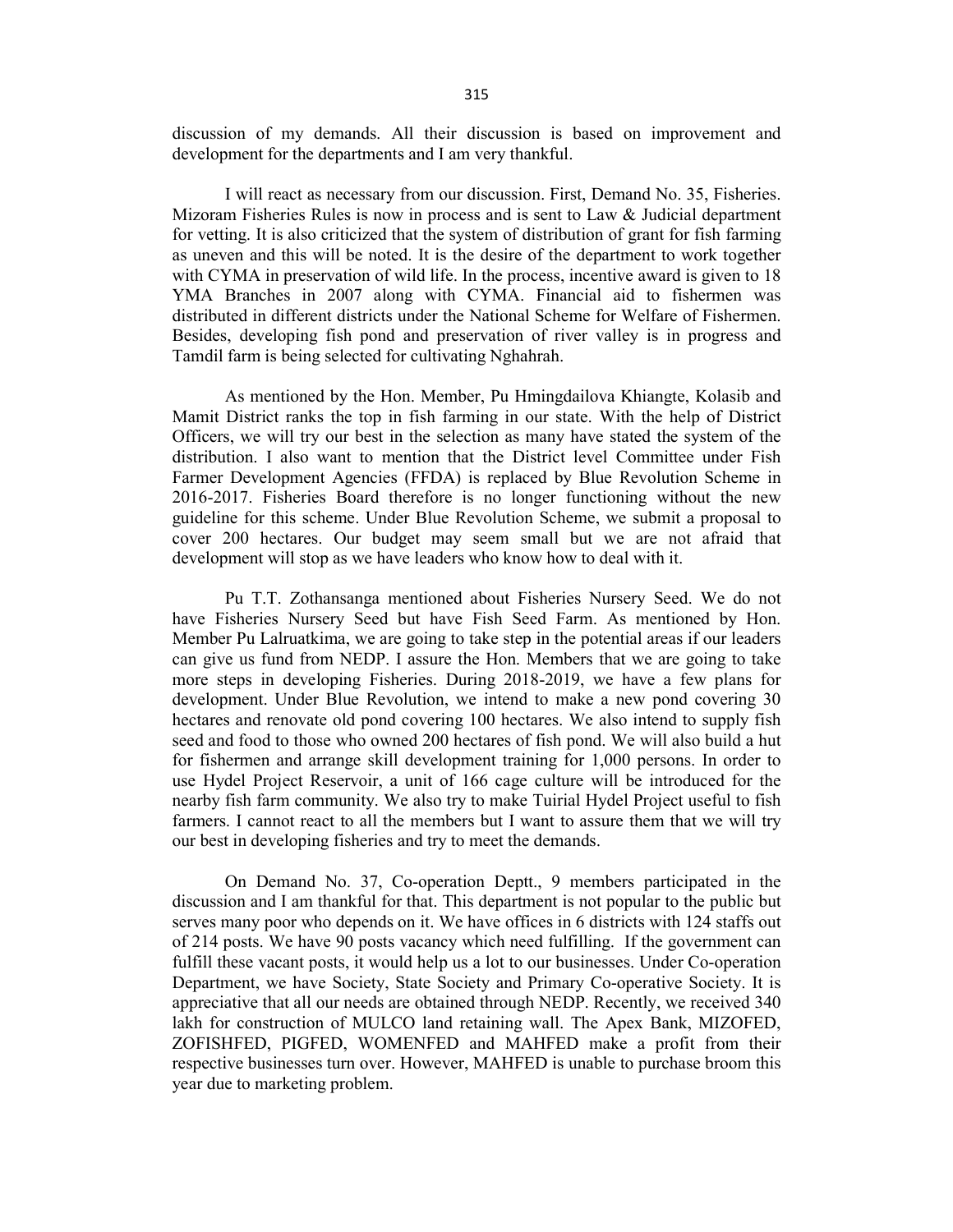As per Office Memorandum, the department practice financial restraint in every possible ways. POL quota is reduced to 20% as so is its expenses. Cooperative Act and Rules is amended by increasing the rate of audit fee which result in revenue increase of the department as we exceeded our revenue of 2016-17 by 43.5 lakh. Back in 2012-13, State Level Cooperative Federation and Primary Cooperative Society has been given financial assistance but could not be continued due to financial problem. I would also request the concerned authority to cover Cooperation Department under RKVY.

Next on Demand No. 41, Sericulture, cocoon (Muga) farming, though already been introduced, we cannot yet distribute the seed to the farmers. As of the question of Pu T.T.Zothansanga regarding financial aid to muga farmers, I may furnish the answer in written later on. Regarding Muga Farm at Kawnpui, provision for improvement and infrastructure are in process under NERTPS. As mentioned by the Hon. Members, this is a department which provides the business which can be done from our own home and many poor people thus depends on it. Pu Speaker, I do not think it is necessary to worry of its marketing since it is always available.

Today, I try my best to showcase the handiwork of Sericulture by wearing these clothes. I am thankful to those who participated in the discussion of my demands. The department is here giving out a necktie to each members to show our thanks for appreciating our works. Thank you to all of you.

| <b>Demand Nos.</b> | Department                    | Amount           |
|--------------------|-------------------------------|------------------|
| 35                 | <b>Fisheries Department</b>   | ₹9,02,40,000.00  |
| 37                 | <b>Cooperation Department</b> | ₹17,65,12,000.00 |
|                    | Sericulture Department        | ₹19,34,06,000.00 |
| TOTAL              |                               | ₹46,01,58,000.00 |

I beg this august House to pass the following demands such as: -

**SPEAKER :** The Hon. Minister beg the House to pass Demand Nos. 35, 37 and 41 totaling ₹46,01,58,000.00. Those who agree to pass the Demands may say, 'agree' (*Members: Agree*) If there is any 'nay'? No.

This House has unanimously passed Demands under three departments for 2018-2019 totaling ₹46,01,58,000.00.

**PI VANLALAWMPUII CHAWNGTHU, MINISTER:** Pu Speaker, thank you.

**SPEAKER :** I want to make an appeal to all the members and officials attending this Session to stay till the end.

Now, we will invite the Hon. Chief Minister to wind up the discussion and beg the House to pass his Demands.

**PU LAL THANHAWLA, CHIEF MINISTER:** Pu Speaker, thank you. First, I would like to extend my apology as my voice is not strong enough due to cold.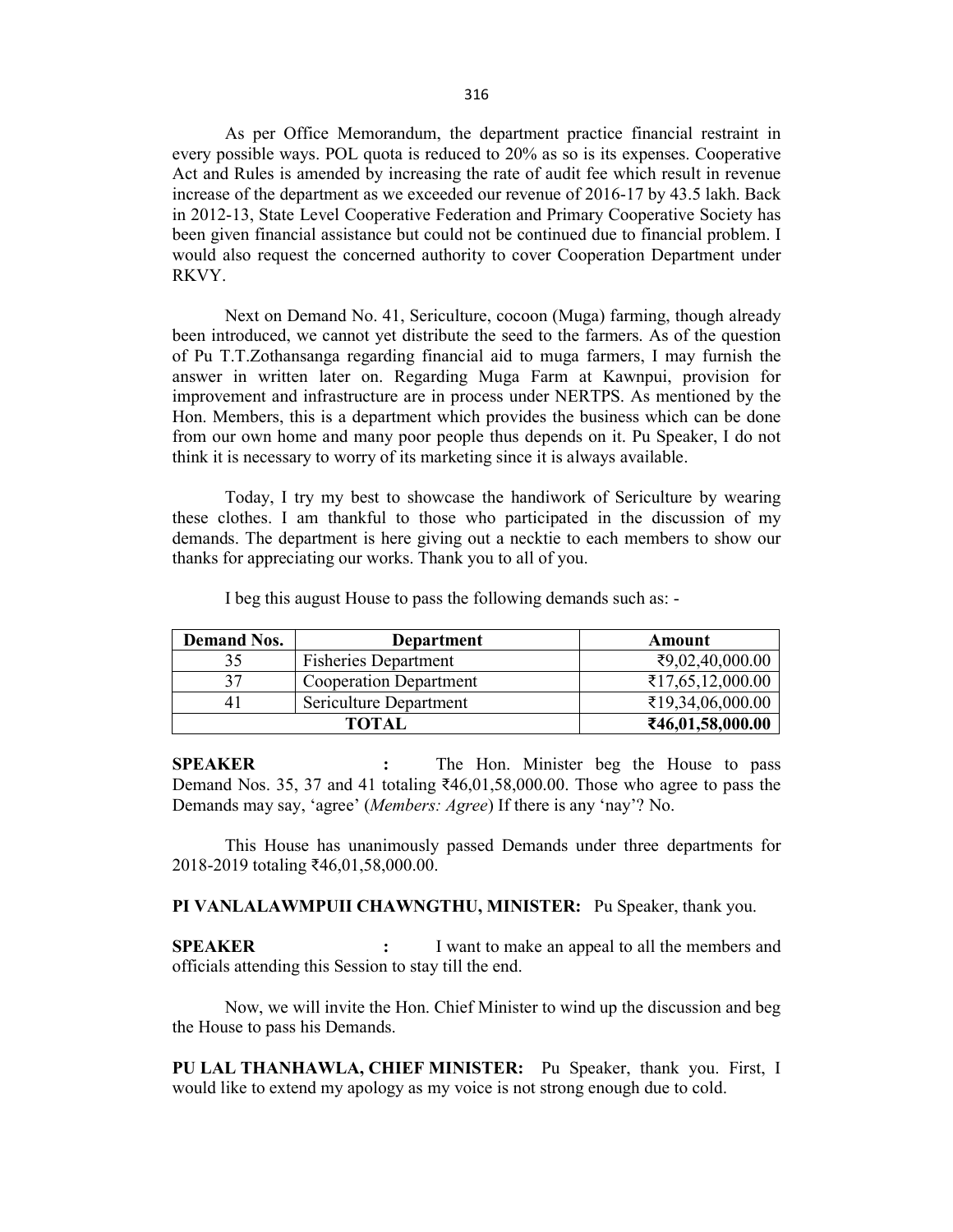Pu Speaker, I am thankful for the praises you bestow on me. I also convey my thanks to the people for giving me the chance to sit in this House for 9 terms out of which only once in the opposition bench.

Pu Speaker, as Good Friday is approaching, we all are all in a hurry to attend Church service as there some elders among us. I will try to make my point in short otherwise some of us may feel weary.

GAD may not look that great but the work done is enormous and so is SAD. I want to point out this in the first place as we cannot dwell on their performance in detail.

Pu Speaker, since there is unceasing enmity between the government and HPC 'D', we try to find a way to prevail peace during my party's ministry way back as we have even signed MoU. However, the HPC 'D' failed to abide with the agreement as there is always unrest especially in their areas. Now, there is talk between our leaders and peace negotiation accepted by both parties. I want to inform the House that the signing of peace treaty will be held on Easter Monday with the Chief Secretary to represent the government.

Pu Speaker, it is grateful that we mentioned about District Councils. We cannot put all the blames to the existing Council for the wrong was done way back. The existing Councils try their best to correct the wrong as we give them advice on fiscal discipline and they in turn try to move accordingly. We have learned that the newly formed Councils made recruitment regardless of post vacancy or fund availability. Our Hon. Governor too concern for their administration and financial dealing as he imposed a ban on creation of posts without his prior permission. We know that larger portion of their budget funds go to salary component. DC Lawngtlai, Dr. D.D. Arun T, IAS had even prevailed an inquiry to the Chakma District Council on recruitment of number of posts recently. Earlier also, some Members of their Council had loaned the Council fund and the government had given a notice to recover the loan amount from their salary without taking action against them. Besides, numerous posts had been filled without prior permission of the Governor as DC Lawngtlai had eventually took an inquiry in this regard. Their suspension was then suggested and action was taken accordingly. Thus, administration of the District council was put in the hand of DC Lawngtlai.

However, as requested by the leaders of the District Council and concerned MLA, the DC Lawngtlai was transferred before the general election for being non-Mizo and for fear of miscommunication. We know that he is officer who is known for his efficiency with his work wherever he is posted so far. While being served as DC Lawngtlai, he had taken step to have a medicine link with JIPMER, a Medical College in Pondicherry. I hope that he will continue to be useful in wherever he is posted.

As of now, we are inflexible in Secretary Level as we do not have IAS from Mizoram for a long time. For the same reason, we could no longer have a Mizo Chief Secretary or DGP for a while. Knowing this, the Youth Commission takes measure to improve the situation and urged the government to provide incentive to any aspirant students. Likewise, YMA Serchhip arranged open coaching class for students so as to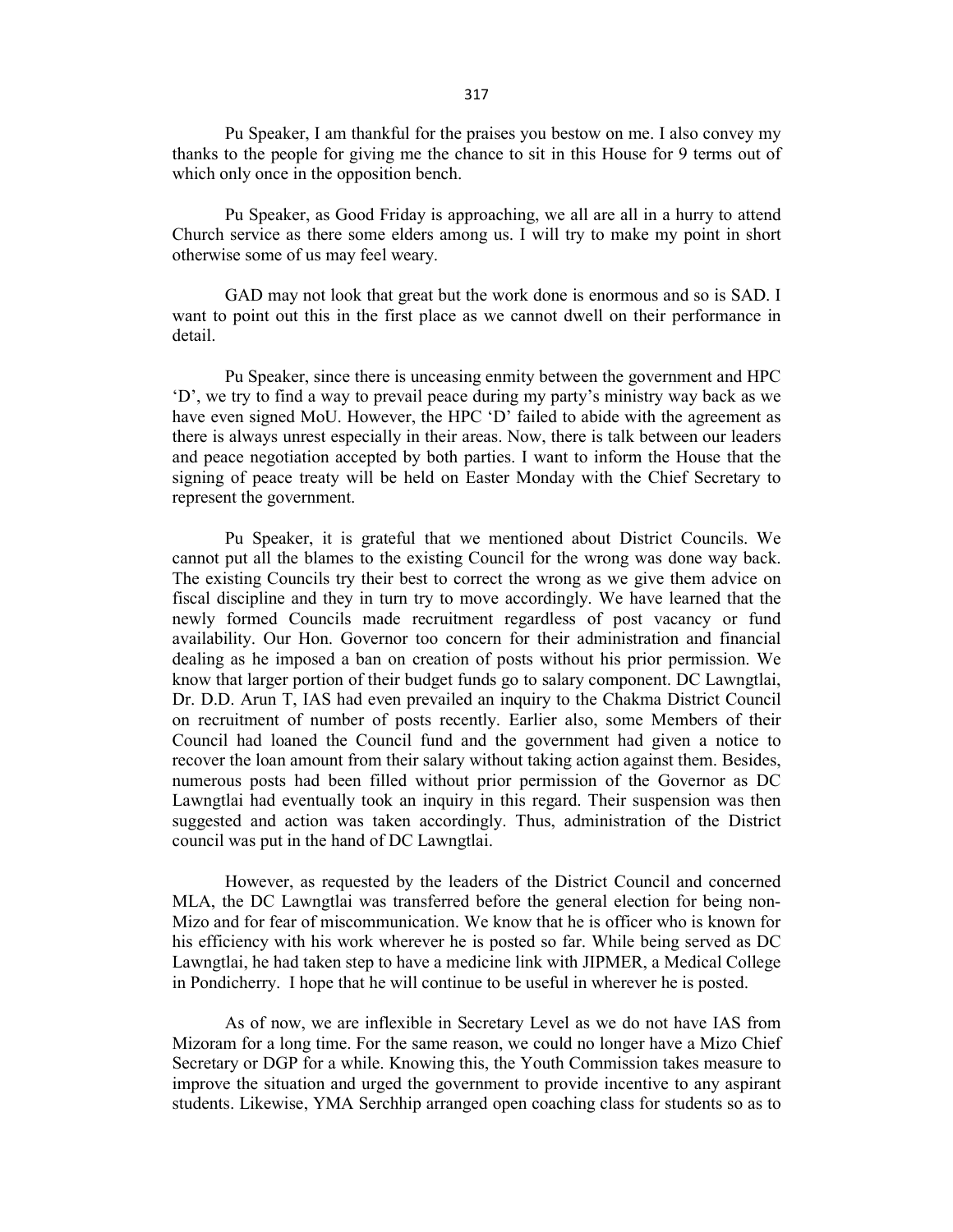318

find out their interest. We have to make an effort in this regard.

As I mentioned earlier, the three District Councils have a high autonomy and we cannot intrude into their administration as we wish. The Governor also gives priority and a meeting was convened including the CM and the Accountant General to discuss regarding financial discipline; I want to inform the House the progress which has been made so far in this regard.

Regarding GPF as previously mentioned, the Finance Minister is bound to impose fiscal discipline due to our financial constrain; yet, withdrawal is now opened for our financial condition is improving. We have learned about the alleged involvement of middleman in the process of withdrawal of GPF which is against the law and is not permitted by the government. If anyone involved in such practice is found, severe action will be taken.

There are so many allegations relating to medical reimbursement. It is a fact that our MR bill is mounting for health is of utmost important. However, we have to take great care of our health on our lifestyle. I was informed that in some advanced states and countries, their MPs, MLAs and even the government servants are necessitated to contribute their salary for healthcare; it will be of a great help if we introduced the same. The former Chief Secretary was asked to set up a Committee in this regard. However, we do not see their recommendation till date. I this is important as it will solve a lot of our financial problems.

Some members have pointed out security of the Secretariat. It is our Govt. headquarters which need tight security. There are many drug addicts who roamed around the place at night and a good security is thus needed. Besides, it is inappropriate that the public road goes through the Secretariat and it cannot be controlled unless diversion is made. 21 Nos. CCTV's are being installed at various important and vulnerable points. In addition, UD&PA is constructing a multi-level car parking near SAD to alleviate congested parking lot with CCTV to be placed in there to cover all the parking areas.

Regarding the dismantling of Pi Lalnuntluangi's store which is inside the Secretariat compound, even after a notice being given to her to close down the store from April, 2017, it has not been followed and the store was thus dismantled as per order of DC, Aizawl.

Regrading Sele (mithun) at Ngengpui, the victims of this animal were compensated by Environment, Forest & Climate Change Department. Likewise, the same is in process for the victims of Ramsial (wild Gayal) of Lungzarhtum. While trying to relocate the animal in Phawngpui Sanctuary by giving a tranquilizer, they are afraid for her life and abandon it. She has now given birth to two calves much to the delight of the people of Lungzarhtum. This is indeed good news as it often terrorized the villagers.

Pu K. Sangthuama seems to oppose the idea of having sanctuary but somehow necessary to have it as it is connected with climate change. Besides, it should be noted that sanctuary is not of a central but the state but we receive fund for its maintenance.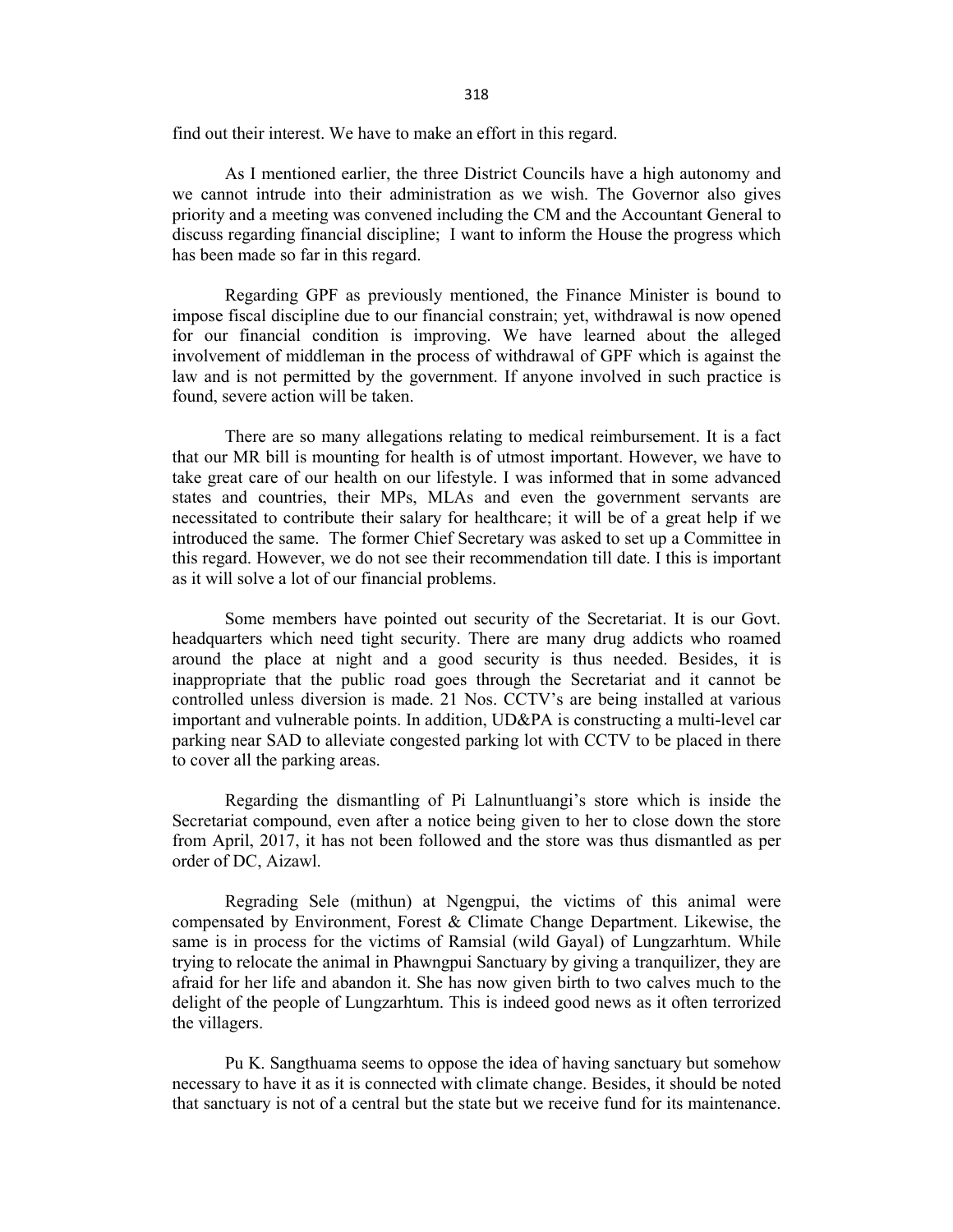This fund is very useful for our State. We now have about 10 (ten) sanctuaries in Mizoram covering the area of 7.8%. Mizoram is one of the largest coverage forest areas in the country; yet, our forests are not in a good condition and we have to put more efforts on preservation.

NGOs and YMA take its step in preservation and rebuilding our forest and wildlife. We now have tiger, elephant, bear, monkey, gibbon, (sambar) deer, barking deer, serow (wild goat), vapual, vahai, jungle fowl, pheasant and gaur at Dampa Sanctuary. However, only a few of serows are there for they generally live on a sloppy hill. The numbers of other animals that live here is not known. According to the Anti-Poaching Squad of Forest Department, there are number of wild animals living here but cannot be counted since no census is held.

It is sad that Mizoram ranked number in burning of forest allegedly due to jhum system and important is thus given to in this regard which is much appreciative. The concerned department Forest with NGOs and Local Authorities make intensive effort to preserve our forests from wildfire and awareness campaign is given more and more.

Preservation of our forest results in building a new wildlife and we thus need to make restriction on our firearms. Many have surrendered their firearms which truly are appreciated. In this relation, arm license has not been issued since long time back except to army and few persons who were identified as not misusing such arms. Regarding the loss of Pu Dokhuma's firearm, the department makes the replica and is in store.

Pu Speaker, Lengpui is the only Airport we have in our state and also the only one under the maintenance of the State Govt. Airport Authority of India offers us to take up the maintenance but we were not in a condition to approve it due to security problem where as in most Airport, security is taken up by the CISF. In our case, the Civil Aviation Minister suggested we provide security for ourselves but we have declined the offer as well as it implicates partiality. Due to Chinese threat, we have been offered glass pane and we agreed to have only four glass panes. Besides Tezpur, none has radar station in the Northeast region and permission is thus given to install one in the southern part of Mizoram.

In the meantime, Lengpui Airport is now busy where as in the beginning, incoming and outgoing was planned only for 100 people but is increased to 300 on the advice of experts. Now, it becomes congested for 300 and we need air condition provided by the central since the cost for installation is quite high. However, we installed 20 air coolers and 11 rooftop ventilators to relieve the atmosphere. Presently we have only one direct flight for Kolkata - Aizawl i.e. Air India. So, other flights such as Jet Airways for Aizawl - Guwahati and Indigo are expected shortly. As I mentioned a few days ago, we are trying to commission a small aircraft plying the entire northeast States capital from Kolkata. It may be noted that our leaders takes measure to improve our state with air communication.

Pu Speaker, before India attained independence, the southern part was once the gateway of communication with the neighboring countries. But after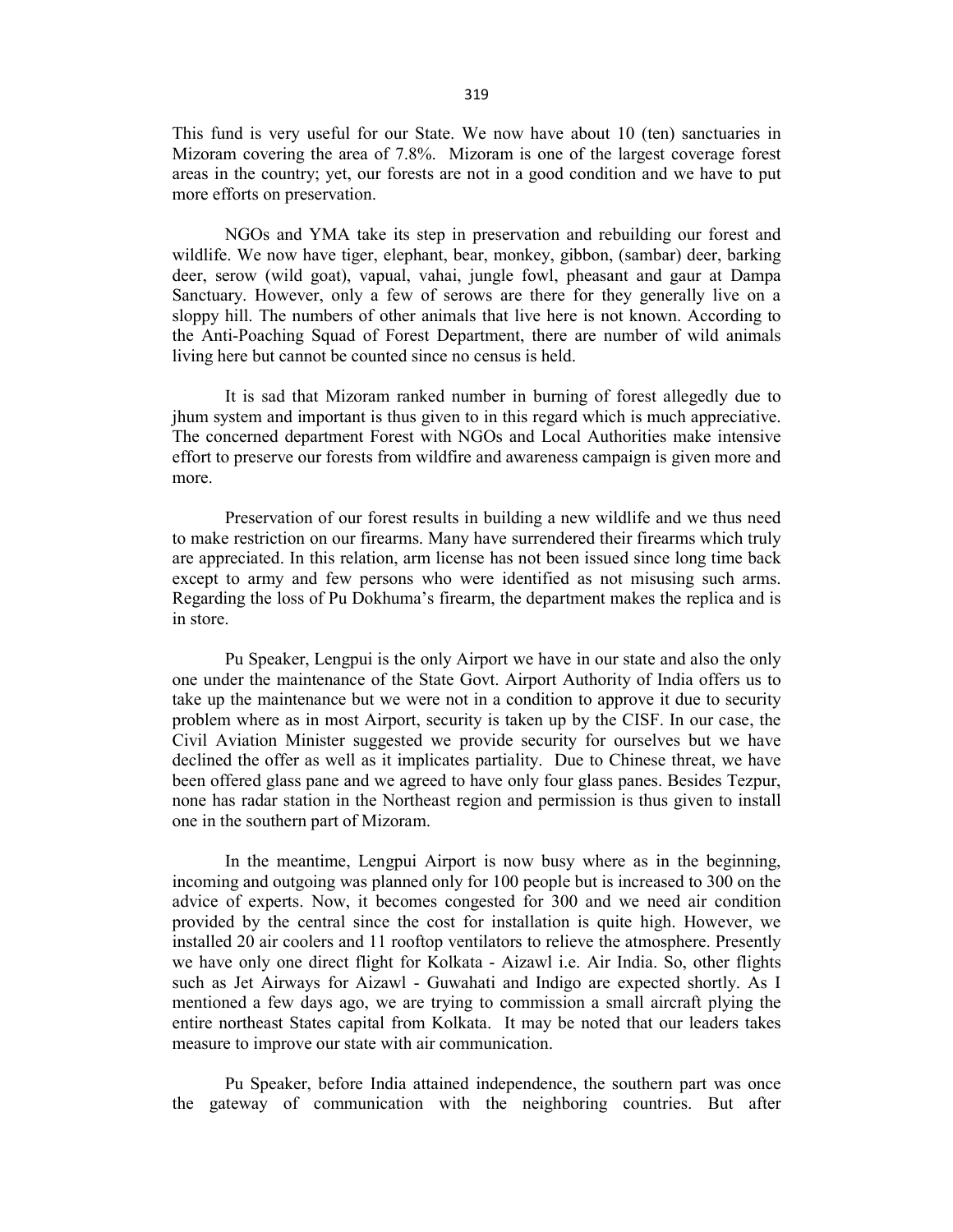independence, we have turned our vision towards the northern part. However, our leaders have now a vision that the southern part will again become the gateway in the future. I opine that we may need to turn our mindset in this regard.

Regarding Bru infiltration, they have entered Mizoram as a group in 1997 but left despite our request to remain in Mizoram. They are now settled in our neighboring State as refugee till date. Pu Advani, the then Home Minister had even alleged our Churches, YMA and the State government as trying to force them to convert into Christianity. However, the spot-visiting team of National Press Journalists and our IPR officials proof this wrong and it is found out that their not returning to Mizoram is allegedly due to their leaders who restricted them to do so as fund provided by the Govt. for their rehabilitation had been spent up for personal benefit. Yet, there are many who are willing to return and we always welcome their home-coming. It is further learned that their leaders restricted those who are willing to return for fear of losing fund for rehabilitation. The same problem goes with those Chakma refugees. We carefully using 'illegal immigrant' to term such refugees otherwise we may be alleged as being too communal in dealing with the issue. It is important that we carefully deals with the issue and wait for the reaction of the central Ministry.

Pu Speaker, as I mentioned earlier, development of road communication of the Southern region is in full swing as it is going to be our gateway. As known to us all, Kaladan Multi Modal Transit Project and construction of the national highway within Mizoram is completed. However, work for the same has not been started on Burma side despite fund already been issued by the Govt. of India. When the project is completed, we will be able to maintain trade relations with the Southeast Asian countries. Since such countries are developing economy, it is hopeful that we benefit a great deal in the process. We would also have the chance to extend our mission of preaching the gospel to such countries which supplement the interest of our leaders on this project.

We also propose trade relation with Bangladesh and the Central Govt. too gives much interest in it. We will start with constructing bridges as the DPR has also been approved and we will receive the fund immediately. It is suggested by our leaders that rail head to Sairang to be extended up to Kawrpuichhuah as survey works for this purpose has also been finished. From Kawrpuichhuah, it will heading to Lawngtlai and to Kaldan Multi Modal Transit Project as approach is made for survey work to be done during this dry season.

Pu Lalthanliana has pointed out the need for Mizoram House at Chennai and Jaipur and it is a concerned that the Mizo society there are congregating in a private house. It is regretted that we are refused of using our congregation place at Green Park for our habit of consuming tobacco products. So, we need to be very careful in our behavior as we are refused in many places for such conduct. We apply for land in Chennai during the ministry of Pi Jayalalitha but she passed away before achieving. As of Mumbai, we are allotted land for the same but the builder appointed by the government cannot fulfill it. Now, we are leasing a flat near TATA Cancer Institute particularly for cancer patient who are referred to Mumbai. As of Vellore, we have set up Mizoram House for medical patient during the time of Rev. Chanchinmawia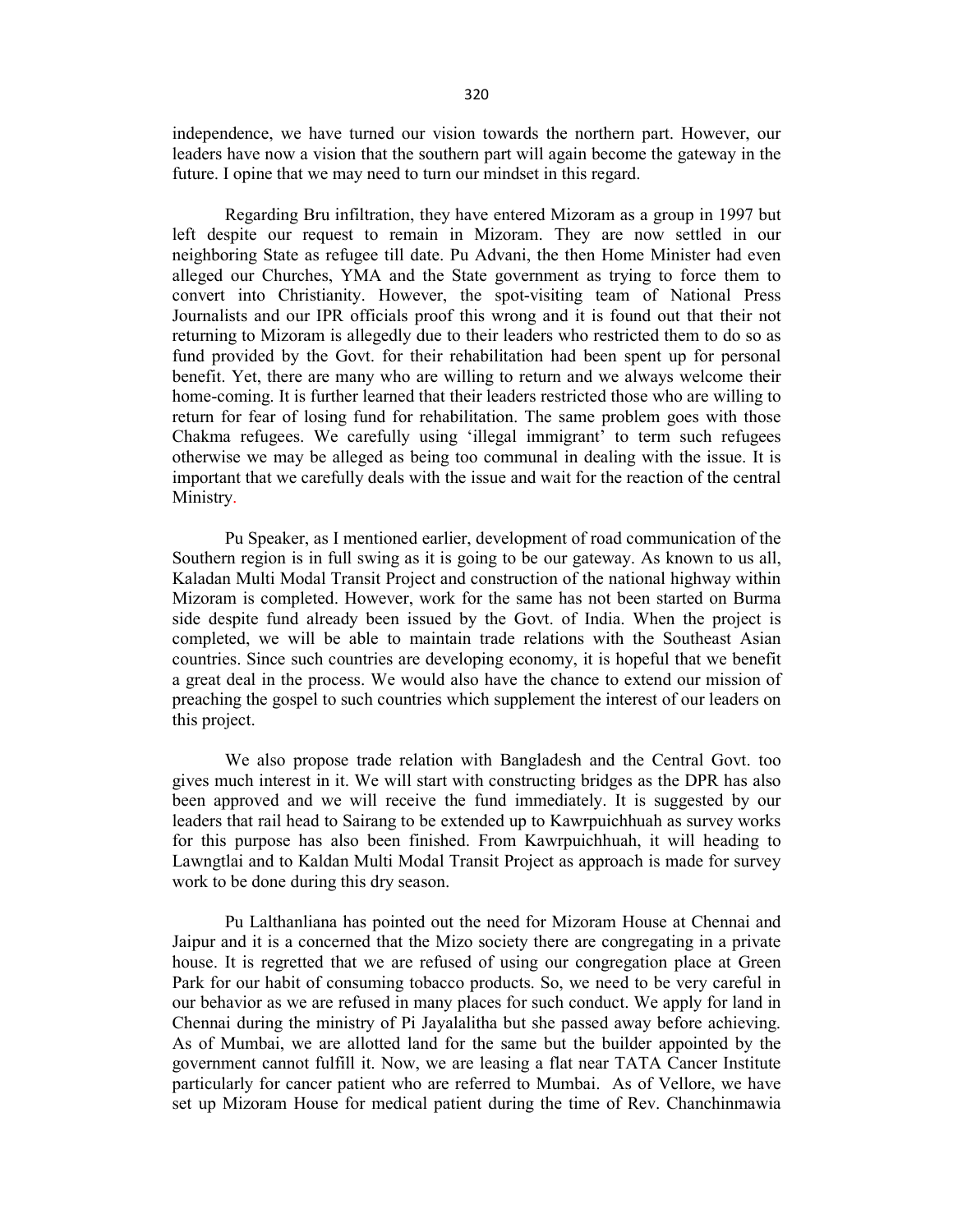and the Mizoram Synod then takes up its management. We are also informed that the same is needed in Pune as well since there are many Mizos living therein. I approached the hon. Chief Minister and he assured for consideration. As of Bangalore Mizoram House, it has already been achieved with caretaking officer posted therein. We were once being offered a land at Indira Nagar near Manipal Hospital but nothing comes up for not pursuing. As we again applied for the same, we were offered an alternative land in a prime area. It is important to have Mizoram House in Bangalore as the place is one of the most visited cities by the Mizos on church programme or else.

As of Kolkata, the one at Salt Lake is now becoming congested. In the beginning when we laid the foundation stone, we were much criticized by the opposition party and even alleged me as practicing corruption in the process of its construction. However, times tell the truth and now it becomes a home for all the Mizos visiting Kolkata. There is a reservation for any student and travelers at Ballygunge Mizoram House. Yet, the building is now old as step is taken to dismantle the building for a new construction. We have even built a new House with the plan of Tata Cancer Institute, Bombay to extend it Branch at New Town Kolkata.

As mentioned earlier, there are numbers of Mizo tribe outside. The 'Kom' and 'Anal' in Manipur also are the descendent of Mizo tribes but the Naga claims they are of Naga tribe. I have given instruction the officials of Mizo House at Delhi to welcome them whenever they visit the House or request to use our hall for their function; they may as well be attended politely if their students ever visit the House for lunch and I will bear the expenses. It is our desire to make them feel at home at our House. We want our House to be useful for all tribes of Mizo and we should try our best to accommodate any of them. If possible we should try to give important to any patient and their attendants.

| <b>Demand Nos</b> | <b>Department</b>                                             | <b>Budget Amount</b> |
|-------------------|---------------------------------------------------------------|----------------------|
|                   | Legislative Assembly                                          | 25,40,40,000.00      |
| 2                 | Governor                                                      | 13,60,000.00         |
| 3                 | <b>Council of Ministers</b>                                   | 4,57,94,000.00       |
| 5                 | Vigilance                                                     | 57,25,000.00         |
| 11                | Secretariat Administration                                    | 1,16,54,15,000.00    |
| 13                | Personnel & Adm. Reforms                                      | 3,87,77,000.00       |
| 15                | GAD                                                           | 1,30,18,07,000.00    |
| 27                | District<br>Council<br>Minority<br>$\boldsymbol{\mathcal{X}}$ | 3,65,45,96,000.00    |
|                   | Affairs                                                       |                      |
| 36                | EF & CC                                                       | 77,58,22,000.00      |
|                   | 7,30,33,36,000.00                                             |                      |

Thus, Pu Speaker, I hereby submit the Demands of various departments under my charge for favor of unanimously pass by the House, such as: –

Thank you.

**SPEAKER :** Now, the Hon. Chief Minister begs the House to pass the Demand of 9 Nos. departments under his charge for meeting expenditure